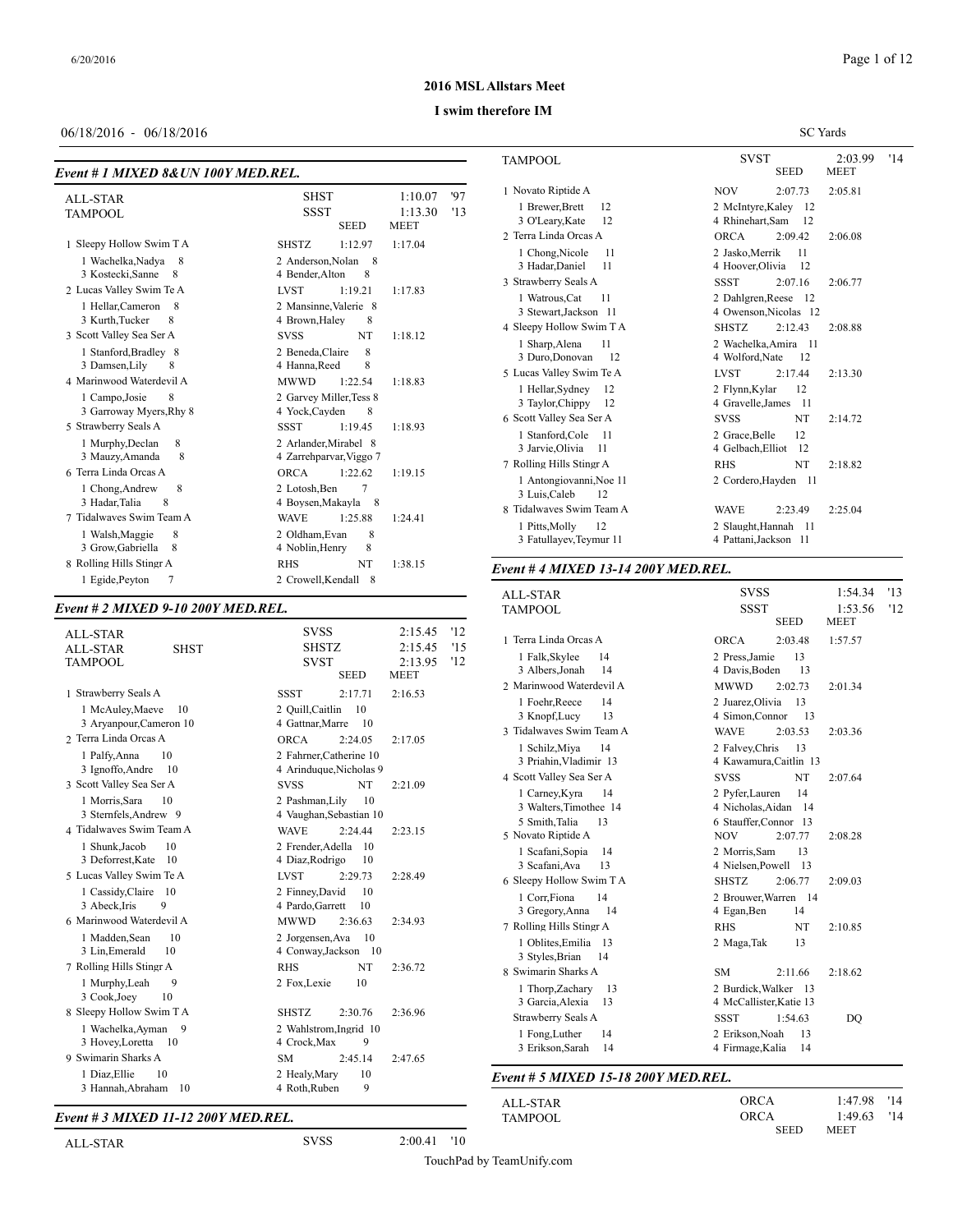# Page 2 of 12

## **2016 MSL Allstars Meet**

#### **I swim therefore IM**

# 06/18/2016 - 06/18/2016

| Event # 5 MIXED 15-18 200Y MED.REL.                                                                                                                 |                                                                                                                                                          |                                  | 4 Reed Hanna                                                                                  |
|-----------------------------------------------------------------------------------------------------------------------------------------------------|----------------------------------------------------------------------------------------------------------------------------------------------------------|----------------------------------|-----------------------------------------------------------------------------------------------|
| <b>ALL-STAR</b><br><b>TAMPOOL</b>                                                                                                                   | <b>ORCA</b><br><b>ORCA</b><br><b>SEED</b><br><b>MEET</b>                                                                                                 | '14<br>1:47.98<br>'14<br>1:49.63 | 5 Andrew Chong<br>6 Tucker Kurth<br>7 Henry Noblin                                            |
| 1 Terra Linda Orcas A<br>1 Baublitz, Sophie 17<br>3 Jasko, Nicolette 15<br>2 Novato Riptide A<br>1 Parikh, Aidan<br>15<br>3 Schiano, Julian<br>- 17 | 1:55.84<br><b>ORCA</b><br>2 Peacock.Nathan<br>-18<br>4 Lechner, Kevin<br>- 15<br><b>NOV</b><br>2:01.00<br>2 Urban, Sasha<br>15<br>4 Wellesley-Winter, 15 | *<br>1:49.04<br>1:58.69          | 8 Jackson Wright<br>9 Alton Bender<br>10 Charlie Hinkelm<br>11 Declan Murphy<br>12 Kai Makino |
| 3 Strawberry Seals A<br>4 Rolling Hills Stingr A<br>Scott Valley Sea Ser A                                                                          | SSST<br>2:00.14<br>NT<br><b>RHS</b><br>NT<br><b>SVSS</b>                                                                                                 | 2:04.58<br>2:07.45<br>DO         | Event # 8 GIRL.                                                                               |
| 1 Galuszka, Natalie 18<br>3 Freda, Kate<br>16<br>5 Lombardi, Lauren 16                                                                              | 18<br>2 West.Brandon<br>4 Gelbach, Nate<br>17                                                                                                            |                                  | <b>ALL-STAR</b><br><b>TAMPOOL</b>                                                             |
| Tidalwayes Swim Team A<br>1 Schoenlein, Ryan 17<br>3 Phillipps, Connell 15                                                                          | NT<br><b>WAVE</b><br>2 Masterson, Kate<br>15<br>4 Cheng, Carolyn<br>15                                                                                   | NS                               | 1 Anna Palfy<br>2 Catherine Fahrn<br>3 Sara Morris                                            |

#### *Event # 6 GIRLS 8&UN 25Y FREE*

|  | <b>ALL-STAR</b>                 | Alvssa Lo         |        | <b>SHST</b>  |             | :14.68      | '99 | $5$ Claire Cassidy  |
|--|---------------------------------|-------------------|--------|--------------|-------------|-------------|-----|---------------------|
|  | <b>TAMPOOL</b>                  | Juliette Camahort |        | <b>SVST</b>  |             | :15.28      | '12 | 6 Aoife Raitt       |
|  |                                 |                   |        |              | <b>SEED</b> | <b>MEET</b> |     | 7 Lily Pashman      |
|  | 1 Sanne Kostecki                |                   | 8      | <b>SHSTZ</b> | :15.64      | 15.79       |     | 8 Maddie Jarocki    |
|  | 2 Lily Damsen                   |                   | 8      | <b>SVSS</b>  | :15.97      | 15.95       |     | 9 Loretta Hovey     |
|  | 3 Margeaux Davis                |                   | 8      | <b>SSST</b>  | :16.68      | 16.21       |     | 10 Maeve McAuley    |
|  | 4 Ally Hernandez                |                   | 8      | <b>NOV</b>   | :17.54      | 16.31       |     | 11 Ellie Diaz       |
|  | 5 Amanda Mauzy                  |                   | 8      | <b>SSST</b>  | :16.78      | 16.44       |     | 12 Gabriella Plonov |
|  | 6 Mirabel Arlander              |                   | 8      | <b>SSST</b>  | :16.93      | 16.52       |     | 13 Leah Murphy      |
|  | 7 Charlotte Derrick             |                   | 8      | <b>SSST</b>  | :16.54      | 16.96       |     | 14 Isabella Miccio  |
|  | 8 Maggie Walsh                  |                   | 8      | <b>WAVE</b>  | :17.28      | 17.04       |     | 15 Sara Jordan      |
|  | 9 Josie Campo                   |                   | 8      | <b>MWWD</b>  | :17.58      | 17.15       |     | 16 Laurel Cooper    |
|  | 10 Giselle Orson                |                   | 8      | <b>WAVE</b>  | :17.28      | 17.17       |     | 17 Samantha Gerne   |
|  | 11 Tessa Garvey Miller          |                   | 8      | <b>MWWD</b>  | :17.03      | 17.22       |     |                     |
|  | 12 McKenzie Kwei                |                   | 8      | <b>NOV</b>   | :17.96      | 17.23       |     | Event # 9 BOYS      |
|  | 13 Ouinn Hottenstein            |                   | 8      | <b>SVSS</b>  | :16.82      | 17.30       |     | <b>ALL-STAR</b>     |
|  | 14 Layney Octavio               |                   | 8      | <b>SSST</b>  | :17.34      | 17.32       |     | <b>TAMPOOL</b>      |
|  | 15 Esme Palmer                  |                   | 8      | <b>SSST</b>  | :17.50      | 17.40       |     |                     |
|  | 16 Talia Hadar                  |                   | 8      | ORCA         | :17.02      | 17.41       |     | 1 Andre Ignoffo     |
|  | 17 Gabriella Grow               |                   | 8      | <b>WAVE</b>  | :17.79      | 17.71       |     | 2 Marre Gattnar     |
|  | * 18 Josephine Fetterman-Riggle |                   | 8      | <b>MWWD</b>  | :17.41      | 17.75       |     | 3 Cameron Aryan     |
|  | * 18 Elsa Wahlstrom             |                   | 8      | <b>SHSTZ</b> | :17.29      | 17.75       |     | 4 Joey Cook         |
|  | 20 Jamie Schmidt                |                   | $\tau$ | <b>MWWD</b>  | :18.00      | 17.78       |     | 5 Sean Madden       |
|  | 21 Kendall Crowell              |                   | 8      | <b>RHS</b>   | :17.36      | 17.89       |     | 6 Garrett Pardo     |
|  | 22 Lauren Reagan                |                   | 7      | <b>SHSTZ</b> | :17.51      | 17.94       |     | 7 Max Crock         |
|  | 23 Lara Gattnar                 |                   | 8      | <b>SSST</b>  | :17.42      | 18.05       |     | 8 Nicholas Arindu   |
|  | 24 Stella Gregor                |                   | 8      | <b>SHSTZ</b> | :17.89      | 18.38       |     | 9 Rodrigo Diaz      |
|  | 25 Elise Boyle                  |                   | 8      | <b>SVSS</b>  | :17.67      | 18.59       |     | 10 Jackson Conway   |
|  | 26 Makayla Boysen               |                   | 8      | <b>ORCA</b>  | :17.51      | 18.62       |     | 11 Alex Garcia      |
|  | 27 MacKenzie Mann               |                   | 8      | <b>SHSTZ</b> | :17.77      | 19.48       |     | 12 Sebastian Vaugh  |
|  |                                 |                   |        |              |             |             |     |                     |

# *Event # 7 BOYS 8&UN 25Y FREE*

|                     |                                    |                    |             |                  |             | Event # 10 GIRI |
|---------------------|------------------------------------|--------------------|-------------|------------------|-------------|-----------------|
| ALL-STAR<br>TAMPOOL | Zachary McIntyre<br>Nicholas Glenn | NOV<br><b>SSST</b> |             | :14.14<br>:14.30 | - '11<br>13 | ALL-STAR        |
|                     |                                    |                    | <b>SEED</b> | <b>MEET</b>      |             | <b>TAMPOOL</b>  |
| 1 Nolan Anderson    |                                    | <b>SHSTZ</b>       | .1543       | 15.24            |             |                 |
| 2 Cameron Hellar    |                                    | <b>LVST</b>        | :16.13      | 15.84            |             | 1 Cat Watrous   |

|                      |   |              | <b>SC</b> Yards |       |
|----------------------|---|--------------|-----------------|-------|
| 3 Cavden Yock        | 8 | <b>MWWD</b>  | :16.75          | 15.94 |
| 4 Reed Hanna         | 8 | <b>SVSS</b>  | :16.04          | 15.99 |
| 5 Andrew Chong       | 8 | <b>ORCA</b>  | :16.88          | 16.21 |
| 6 Tucker Kurth       | 8 | <b>LVST</b>  | :17.06          | 16.71 |
| 7 Henry Noblin       | 8 | <b>WAVE</b>  | :17.25          | 16.88 |
| 8 Jackson Wright     | 8 | <b>ORCA</b>  | :17.47          | 17.45 |
| 9 Alton Bender       | 8 | <b>SHSTZ</b> | :17.56          | 17.93 |
| 10 Charlie Hinkelman | 7 | <b>SHSTZ</b> | :17.96          | 18.30 |
| 11 Declan Murphy     | 8 | <b>SSST</b>  | :17.22          | 18.43 |
| 12 Kai Makino        | 8 | <b>SHSTZ</b> | :17.99          | 18.53 |
|                      |   |              |                 |       |

# *Event # 8 GIRLS 9-10 50Y FREE*

| <b>ALL-STAR</b>        | Catherine Watrous | SSST         |             | :27.50                | '15 |
|------------------------|-------------------|--------------|-------------|-----------------------|-----|
| <b>TAMPOOL</b>         | Catherine Watrous | <b>SSST</b>  | <b>SEED</b> | :28.09<br><b>MEET</b> | '15 |
| 1 Anna Palfy           | 10                | <b>ORCA</b>  | :31.80      | 29.70                 |     |
| 2 Catherine Fahrner    | 10                | <b>ORCA</b>  | :31.90      | 29.94                 |     |
| 3 Sara Morris          | 10                | <b>SVSS</b>  | :29.89      | 30.70                 |     |
| 4 Adella Frender       | 10                | <b>WAVE</b>  | :31.30      | 30.97                 |     |
| 5 Claire Cassidy       | 10                | <b>LVST</b>  | :32.39      | 31.99                 |     |
| 6 Aoife Raitt          | 10                | <b>SSST</b>  | :32.89      | 32.46                 |     |
| 7 Lily Pashman         | 10                | <b>SVSS</b>  | :33.53      | 32.58                 |     |
| 8 Maddie Jarocki       | 10                | <b>WAVE</b>  | :32.80      | 32.78                 |     |
| 9 Loretta Hovey        | 10                | <b>SHSTZ</b> | :32.40      | 33.00                 |     |
| 10 Maeve McAulev       | 10                | <b>SSST</b>  | :33.61      | 33.21                 |     |
| 11 Ellie Diaz          | 10                | <b>SM</b>    | :33.50      | 33.24                 |     |
| 12 Gabriella Plonowski | 10                | <b>SSST</b>  | :33.73      | 33.27                 |     |
| 13 Leah Murphy         | 9                 | <b>RHS</b>   | :33.80      | 33.95                 |     |
| 14 Isabella Miccio     | 10                | <b>SVSS</b>  | :33.97      | 34.04                 |     |
| 15 Sara Jordan         | 9                 | <b>WAVE</b>  | :32.37      | 34.13                 |     |
| 16 Laurel Cooper       | 10                | <b>SHSTZ</b> | :33.46      | 34.55                 |     |
| 17 Samantha Gerner     | 10                | <b>SHSTZ</b> | :34.10      | 34.60                 |     |
|                        |                   |              |             |                       |     |

# *Event # 9 BOYS 9-10 50Y FREE*

|                      | Zachary McIntyre<br>Jonah Albers |              | <b>NOV</b><br><b>ORCA</b> |            | '13<br>'12 |  |
|----------------------|----------------------------------|--------------|---------------------------|------------|------------|--|
|                      |                                  |              | <b>SEED</b>               | MEET       |            |  |
| 1 Andre Ignoffo      | 10                               | <b>ORCA</b>  | :28.82                    | *<br>27.61 |            |  |
| 2 Marre Gattnar      | 10                               | <b>SSST</b>  | :28.39                    | *<br>27.90 |            |  |
| 3 Cameron Aryanpour  | 10                               | <b>SSST</b>  | :30.12                    | 29.40      |            |  |
| 4 Joey Cook          | 10                               | <b>RHS</b>   | :31.79                    | 30.73      |            |  |
| 5 Sean Madden        | 10                               | <b>MWWD</b>  | :31.71                    | 31.48      |            |  |
| 6 Garrett Pardo      | 10                               | <b>LVST</b>  | :31.32                    | 31.50      |            |  |
| 7 Max Crock          | 9                                | <b>SHSTZ</b> | :32.50                    | 32.10      |            |  |
| 8 Nicholas Arinduque | 9                                | <b>ORCA</b>  | :32.95                    | 32.51      |            |  |
| 9 Rodrigo Diaz       | 10                               | <b>WAVE</b>  | :32.82                    | 32.54      |            |  |
| 10 Jackson Conway    | 10                               | <b>MWWD</b>  | :34.01                    | 32.83      |            |  |
| 11 Alex Garcia       | 10                               | <b>SSST</b>  | :33.39                    | 33.17      |            |  |
| 12 Sebastian Vaughan | 10                               | <b>SVSS</b>  | :33.92                    | 33.92      |            |  |
| 13 Abraham Hannah    | 10                               | <b>SM</b>    | :34.02                    | 34.96      |            |  |

# *Event # 10 GIRLS 11-12 50Y FREE*

| ALL-STAR<br>TAMPOOL | Alvssa Lo<br>Kira Carney | <b>SHST</b><br><b>SVST</b> |             | :25.68<br>:26.39 | '03<br>'14 |
|---------------------|--------------------------|----------------------------|-------------|------------------|------------|
|                     |                          |                            | <b>SEED</b> | <b>MEET</b>      |            |
| 1 Cat Watrous       |                          | <b>SSST</b>                | .2719       | 26.97            |            |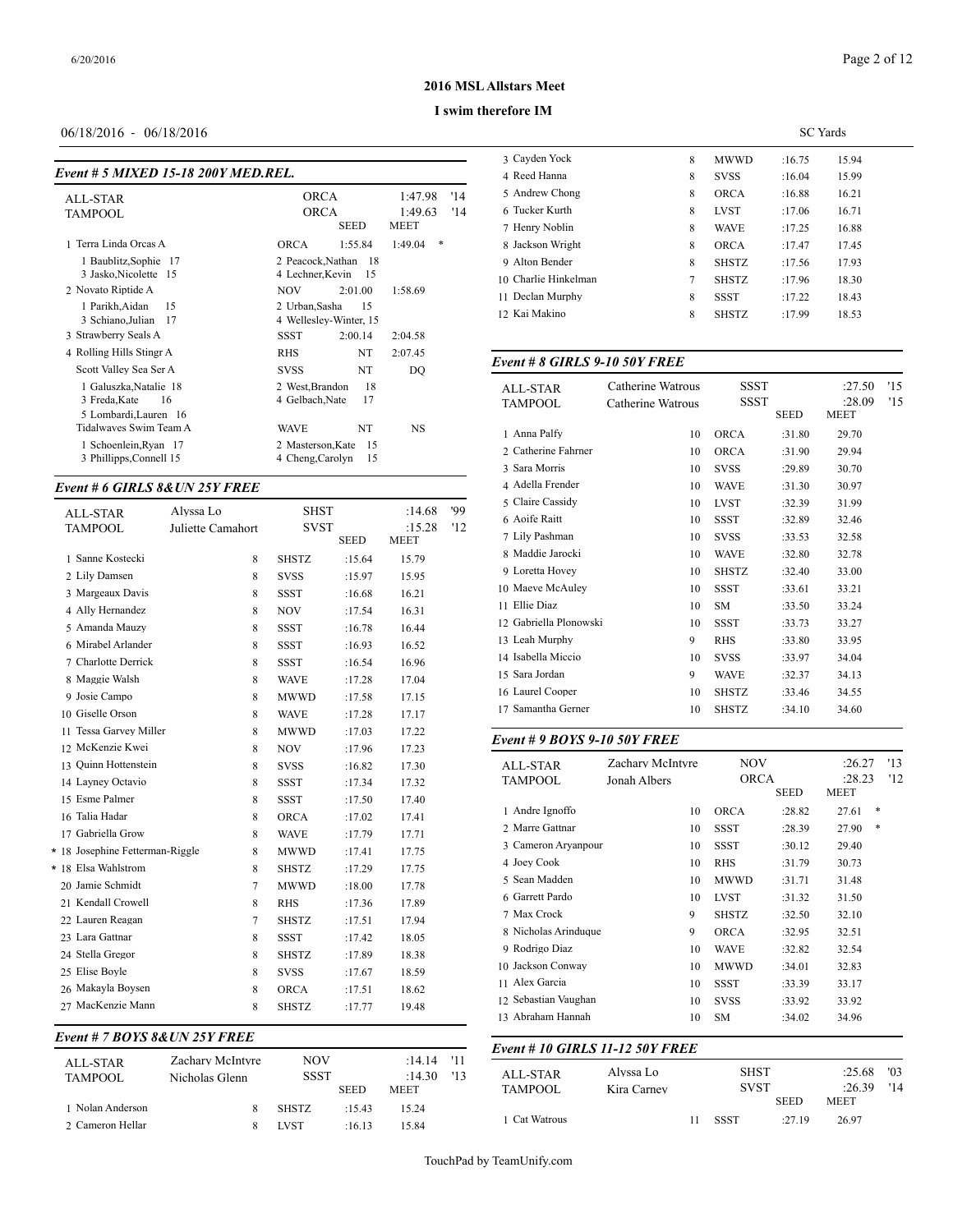#### **I swim therefore IM**

#### 06/18/2016 - 06/18/2016

|          | 2 Nicole Chong           | 11 | <b>ORCA</b>  | :27.51 | 26.99     | 5 Caitlin<br>* |
|----------|--------------------------|----|--------------|--------|-----------|----------------|
|          | 3 Kaley McIntyre         | 12 | <b>NOV</b>   | :27.35 | 27.17     | 7 Kimi I       |
|          | 4 Kate O'Leary           | 12 | <b>NOV</b>   | :28.05 | 27.78     | 8 Miya !       |
|          | 5 Alena Sharp            | 11 | <b>SHSTZ</b> | :28.40 | 28.14     | 9 Islay F      |
|          | 6 Angela Tsai            | 12 | MWWD         | :28.92 | 28.42     | 10 Erin M      |
|          | 7 Gianna Ross            | 12 | ORCA         | :29.36 | 28.47     | $11$ Abby      |
|          | 8 Thalia Yamini          | 11 | ORCA         | :29.87 | 29.03     | 12 Laura       |
| $^\star$ | 9 Olivia Hoover          | 12 | <b>ORCA</b>  | :29.05 | 29.07     | 13 Laurer      |
| $\star$  | 9 Anna Plante            | 12 | <b>SSST</b>  | :29.77 | 29.07     | 14 Sophia      |
|          | 11 Natasha Grubb         | 11 | <b>SHSTZ</b> | :29.46 | 29.38     |                |
|          | 12 Lulu O'Leary          | 12 | <b>NOV</b>   | :30.19 | 29.61     | Event $#$      |
|          | 13 Olivia Jarvie         | 11 | <b>SVSS</b>  | :29.83 | 29.74     | ALL-ST         |
|          | 14 Gwen Kallmeyer        | 12 | <b>SHSTZ</b> | :30.69 | 29.79     | <b>TAMPC</b>   |
|          | 15 Malia Davis           | 12 | <b>ORCA</b>  | :29.83 | 29.80     |                |
|          | 16 Rosie Lucchesi        | 11 | <b>MWWD</b>  | :29.34 | 29.86     | 1 Reece        |
|          | 17 Schuyler Kallmeyer    | 12 | <b>SHSTZ</b> | :30.89 | 30.04     | 2 Brian        |
|          | * 18 Bella Hare-Leiva    | 12 | <b>SVSS</b>  | :29.84 | 30.07     | 3 Noah 1       |
|          | * 18 Charlotte Deforrest | 12 | <b>WAVE</b>  | :30.52 | 30.07     | 4 Jonah        |
|          | 20 Serafina Carlucci     | 12 | <b>SSST</b>  | :30.79 | 30.37     | 5 Ben E        |
|          | 21 Ava Solari            | 12 | <b>SHSTZ</b> | :29.38 | 30.50     | 6 Boden        |
|          | 22 Helena Janku          | 12 | <b>WAVE</b>  | :30.19 | 30.69     | 7 Danny        |
|          | 23 Hailey Moll           | 11 | <b>SSST</b>  | :30.40 | 30.70     | 8 Will H       |
|          | 24 Abby Grace            | 11 | <b>SVSS</b>  | :30.63 | 31.08     | 9 Hayde        |
|          | 25 Lulu Sunshine         | 12 | <b>WAVE</b>  | :30.70 | 31.29     | 10 Luther      |
|          | 26 Adeline Turner        | 11 | <b>SVSS</b>  | :30.82 | 31.48     | 11 Chris 1     |
|          | Logan Citroen            | 12 | <b>SSST</b>  | :30.57 | <b>NS</b> | 12 Rowar       |

#### *Event # 11 BOYS 11-12 50Y FREE*

|   | <b>ALL-STAR</b><br><b>TAMPOOL</b> | Daniel Hardman<br>Theo Andrews | <b>RHS</b><br>SSST | <b>SEED</b> | :24.40<br>:25.15<br>MEET | '11<br>'11 | 15 Avery Fischbach<br>16 Andrey Priahin |
|---|-----------------------------------|--------------------------------|--------------------|-------------|--------------------------|------------|-----------------------------------------|
|   | 1 Kylar Flynn                     | 12                             | <b>LVST</b>        | :27.23      | 26.48                    |            | Event # 14 GIRI                         |
|   | 2 Sam Rhinehart                   | 12                             | <b>NOV</b>         | :27.92      | 27.45                    |            | ALL-STAR                                |
| * | 3 Nicolas Owenson                 | 12                             | <b>SSST</b>        | :27.40      | 27.53                    |            | <b>ALL-STAR</b>                         |
| * | 3 Donovan Duro                    | 12                             | <b>SHSTZ</b>       | :26.82      | 27.53                    |            | TAMPOOL                                 |
|   | 5 Merrik Jasko                    | 11                             | <b>ORCA</b>        | :28.34      | 27.96                    |            |                                         |
|   | 6 Daniel Hadar                    | 11                             | <b>ORCA</b>        | :27.89      | 28.37                    |            | 1 Nicolette Jasko                       |
|   | 7 James Gravelle                  | 11                             | <b>LVST</b>        | :29.56      | 29.21                    |            | 2 Taylor Boyle                          |
|   | 8 Garrett Goldberg                | 11                             | <b>ORCA</b>        | :29.83      | 29.33                    |            | 3 Ava Abeck                             |
|   | 9 Byron Finley                    | 12                             | <b>LVST</b>        | :30.27      | 29.37                    |            | 4 Jane Wynne                            |
|   | 10 Ty Anders Fong                 | 12                             | <b>SSST</b>        | :28.53      | 29.46                    |            | 5 Caitlin Gregory                       |
|   | Jake Dixon<br>11                  | 11                             | <b>SHSTZ</b>       | :30.31      | 29.67                    |            | 6 Sabrina Haechle                       |
|   | 12 Dominic Haggard                | 12                             | <b>SHSTZ</b>       | :29.03      | 29.96                    |            | 7 Sophie Baublitz                       |
|   | 13 Brett Brewer                   | 12                             | <b>NOV</b>         | :29.33      | 30.09                    |            | 8 Sasha Urban                           |
|   | 14 Lucien Roose                   | 12                             | <b>SSST</b>        | :30.08      | 30.40                    |            | 9 Tessa Pares                           |
|   | 15 Elliot Gelbach                 | 12                             | <b>SVSS</b>        | :29.91      | 30.44                    |            | 10 Christine Watrid                     |
|   | <b>Brady Long</b>                 | 11                             | <b>SHSTZ</b>       | :30.14      | NS                       |            | 11 Rebecca Oblites                      |
|   |                                   |                                |                    |             |                          |            | $100 \, \text{C}$ $1 \, \text{C}$       |

# *Event # 12 GIRLS 13-14 50Y FREE*

| ALL-STAR        | Elizabeth Rosen |             | <b>SHST</b><br><b>SSST</b> | :25.09<br>:25.80 | '07<br>'12 | Natalie Galuszk  |
|-----------------|-----------------|-------------|----------------------------|------------------|------------|------------------|
| <b>TAMPOOL</b>  | Annie Whalen    |             | <b>SEED</b>                | <b>MEET</b>      |            | Event # 15 $BOY$ |
| 1 Olivia Juarez | 13              | <b>MWWD</b> | :27.33                     | 27.00            |            | ALL-STAR         |
| 2 Kalia Firmage | 14              | <b>SSST</b> | :26.71                     | 27.09            |            | <b>TAMPOOL</b>   |
| 3 Sarah Erikson | 14              | <b>SSST</b> | :27.42                     | 27.51            |            |                  |
| 4 Ava Scafani   | 13              | <b>NOV</b>  | :27.58                     | 27.56            |            | 1 Nathan Peacock |
| * 5 Kyra Carney | 14              | <b>SVSS</b> | :26.77                     | 27.80            |            | 2 Kevin Lechner  |

|                                  |    |             |        | <b>SC</b> Yards |
|----------------------------------|----|-------------|--------|-----------------|
| 5 Caitlin Kawamura<br>$^{\star}$ | 13 | <b>WAVE</b> | :27.79 | 27.80           |
| 7 Kimi Rossi                     | 14 | <b>LVST</b> | :27.82 | 27.81           |
| 8 Miva Schilz                    | 14 | <b>WAVE</b> | :28.55 | 28.00           |
| 9 Islay Kilgannon                | 14 | <b>MWWD</b> | :28.58 | 28.15           |
| 10 Erin McDaniel                 | 14 | <b>ORCA</b> | :28.23 | 28.30           |
| 11 Abby Moll                     | 13 | <b>SSST</b> | :28.65 | 28.35           |
| 12 Laura Gravelle                | 13 | <b>LVST</b> | :28.55 | 28.38           |
| 13 Lauren Pyfer                  | 14 | <b>SVSS</b> | :28.39 | 28.89           |
| 14 Sophia Brooks                 | 13 | <b>SSST</b> | :28.66 | 28.92           |

#### *Event # 13 BOYS 13-14 50Y FREE*

| <b>ALL-STAR</b>     | Daniel Hardman | RH           |             | :22.64                | '13 |
|---------------------|----------------|--------------|-------------|-----------------------|-----|
| <b>TAMPOOL</b>      | Daniel Hardman | RHS          | <b>SEED</b> | :22.70<br><b>MEET</b> | '13 |
| 1 Reece Foehr       | 14             | MWWD         | :23.85      | 23.85                 |     |
| 2 Brian Styles      | 14             | <b>RHS</b>   | :24.42      | 24.21                 |     |
| 3 Noah Erikson      | 13             | <b>SSST</b>  | :24.73      | 24.51                 |     |
| 4 Jonah Albers      | 14             | <b>ORCA</b>  | :25.43      | 24.62                 |     |
| 5 Ben Egan          | 14             | <b>SHSTZ</b> | :25.17      | 25.22                 |     |
| 6 Boden Davis       | 13             | <b>ORCA</b>  | :26.28      | 25.66                 |     |
| 7 Danny Cribbin     | 13             | <b>ORCA</b>  | :26.54      | 25.93                 |     |
| 8 Will Harding      | 14             | <b>WAVE</b>  | :26.22      | 26.05                 |     |
| 9 Hayden Hallatt    | 14             | <b>NOV</b>   | :26.93      | 26.41                 |     |
| 10 Luther Fong      | 14             | <b>SSST</b>  | :26.42      | 26.74                 |     |
| 11 Chris Falvey     | 13             | <b>WAVE</b>  | :27.15      | 26.86                 |     |
| 12 Rowan Davis      | 14             | <b>SSST</b>  | :27.29      | 26.87                 |     |
| 13 Aidan Nicholas   | 14             | <b>SVSS</b>  | :27.33      | 26.99                 |     |
| 14 Vladimir Priahin | 13             | <b>WAVE</b>  | :26.85      | 27.04                 |     |
| 15 Avery Fischbach  | 13             | <b>SSST</b>  | :27.22      | 27.19                 |     |
| 16 Andrey Priahin   | 13             | WAVE         | :27.13      | 27.52                 |     |
|                     |                |              |             |                       |     |

# *Event # 14 GIRLS 15-18 100Y FREE*

| <b>ALL-STAR</b>                 | Cassie Fix          | <b>MW</b>    |             | :54.45<br>:54.45      | '03 |
|---------------------------------|---------------------|--------------|-------------|-----------------------|-----|
| <b>ALL-STAR</b>                 | Elizabeth Rosen     |              | <b>SHST</b> |                       | '08 |
| <b>TAMPOOL</b>                  | Sasha Petrova       | <b>SSST</b>  |             | :55.49                | '12 |
|                                 |                     |              | <b>SEED</b> | <b>MEET</b>           |     |
| 1 Nicolette Jasko               | 15                  | <b>ORCA</b>  | :57.06      | 55.61                 |     |
| 2 Taylor Boyle                  | 16                  | <b>MWWD</b>  | :58.09      | 56.55                 |     |
| 3 Ava Abeck                     | 15                  | <b>LVST</b>  | 1:00.59     | 58.72                 |     |
| 4 Jane Wynne                    | 17                  | <b>SSST</b>  | 1:00.29     | 59.94                 |     |
| 5 Caitlin Gregory               | 16                  | <b>SHSTZ</b> | 1:03.24     | 1:00.27               |     |
| 6 Sabrina Haechler              | 17                  | <b>SSST</b>  | 1:00.18     | 1:00.55               |     |
| 7 Sophie Baublitz               | 17                  | <b>ORCA</b>  | 1:00.16     | 1:00.58               |     |
| 8 Sasha Urban                   | 15                  | <b>NOV</b>   | 1:00.34     | 1:00.65               |     |
| 9 Tessa Pares                   | 15                  | <b>SSST</b>  | 1:00.70     | 1:00.67               |     |
| 10 Christine Watridge           | 16                  | <b>SSST</b>  | 1:01.62     | 1:01.89               |     |
| 11 Rebecca Oblites              | 15                  | <b>RHS</b>   | 1:02.69     | 1:03.14               |     |
| 12 Carolyn Cheng                | 15                  | <b>WAVE</b>  | 1:03.17     | 1:03.97               |     |
| Nicole Gamboa                   | 18                  | <b>SSST</b>  | 1:00.88     | <b>NS</b>             |     |
| Natalie Galuszka                | 18                  | <b>SVSS</b>  | :58.93      | <b>NS</b>             |     |
| Event # 15 BOYS 15-18 100Y FREE |                     |              |             |                       |     |
| <b>ALL-STAR</b>                 | Christopher Lollini | <b>SM</b>    |             | :48.29                | '01 |
| <b>TAMPOOL</b>                  | Jonathan Farbman    | <b>ORCA</b>  | <b>SEED</b> | :49.16<br><b>MEET</b> | '14 |
| 1 Nathan Peacock                | 18                  | <b>ORCA</b>  | :52.67      | 50.18                 |     |
|                                 |                     |              |             |                       |     |

2 Kevin Lechner 15 ORCA :53.90 52.22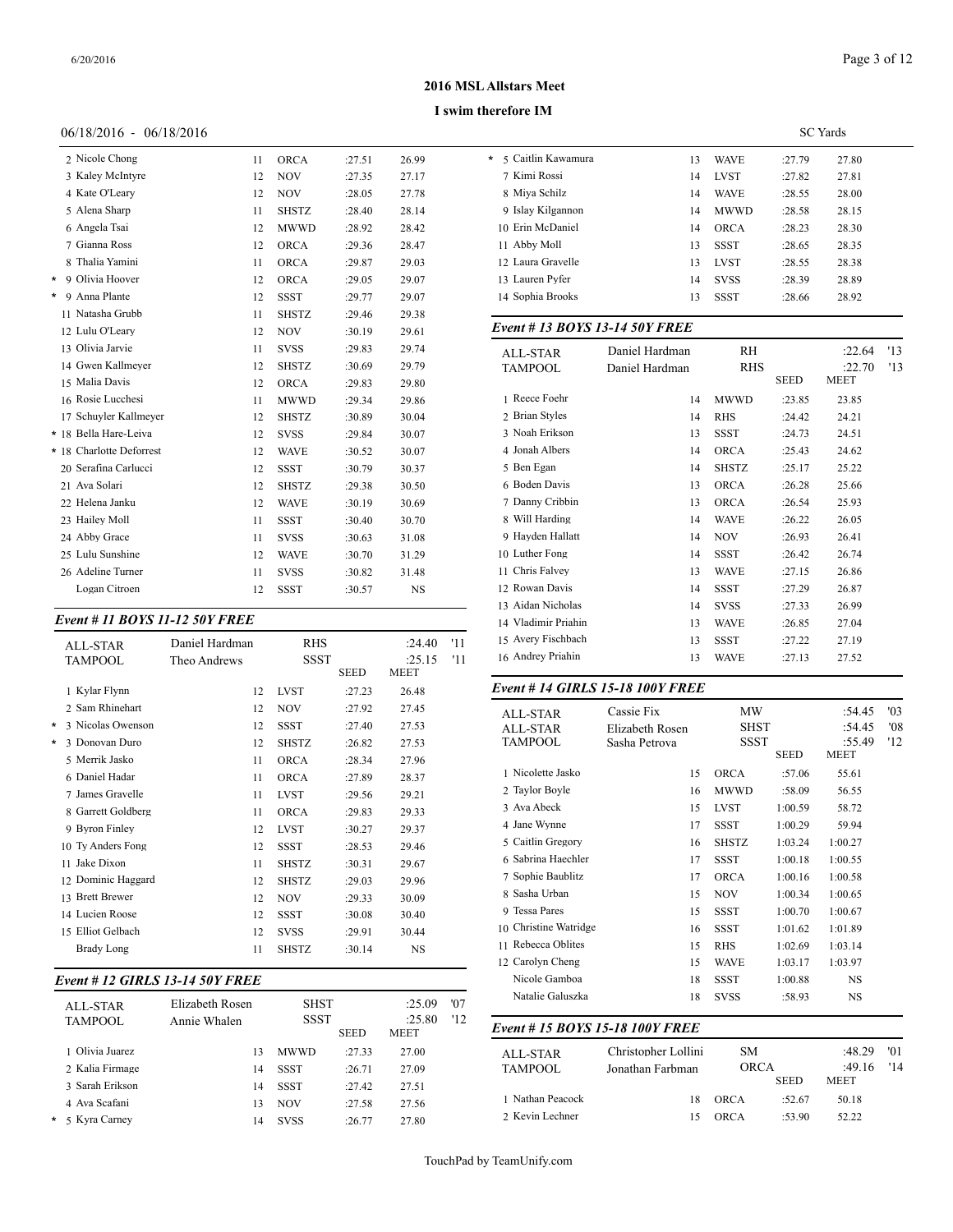#### **I swim therefore IM**

#### 06/18/2016 - 06/18/2016

| 3 Deven Lyons       | 16 | ORCA         | :55.32 | 54.71     | 5 Anna l   |
|---------------------|----|--------------|--------|-----------|------------|
| 4 Julian Schiano    | 17 | <b>NOV</b>   | :54.98 | 54.96     | 6 Addiso   |
| 5 Zeta Jackson Mays | 17 | ORCA         | :55.23 | 55.56     | 7 Iris Ab  |
| Jackson Hettler     | 18 | SSST         | :52.10 | <b>NS</b> | 8 Sarani   |
| Nick Berry          | 15 | <b>SHSTZ</b> | :56.37 | NS        | 9 Maeve    |
| Rvan Schoenlein     | 17 | <b>WAVE</b>  | :50.83 | NS        | 10 Ellie L |
|                     |    |              |        |           |            |

# *Event # 16 GIRLS 8&UN 25Y BACK*

| ALL-STAR<br><b>TAMPOOL</b>    | Kaitlyn Lo<br>Caitlin Ouill |   | <b>SHST</b><br><b>SSST</b> |             | :17.78<br>:19.41 | '01<br>'14 | 13 Ingrid Wahlstron<br>14 Kavlei Weston |
|-------------------------------|-----------------------------|---|----------------------------|-------------|------------------|------------|-----------------------------------------|
|                               |                             |   |                            | <b>SEED</b> | <b>MEET</b>      |            | 15 Maddie Jarocki                       |
| 1 Charlotte Derrick           |                             | 8 | <b>SSST</b>                | :19.75      | 19.97            |            | 16 Jessie Gazzola                       |
| 2 Amanda Mauzy                |                             | 8 | <b>SSST</b>                | :20.83      | 20.14            |            | 17 Ashley Fine                          |
| 3 Laurel Philp                |                             | 8 | <b>SVSS</b>                | :20.43      | 20.19            |            | 18 Anya Frey                            |
| 4 Kaelev Sullivan             |                             | 8 | <b>SHSTZ</b>               | :20.83      | 20.58            |            | 19 Claire Lawson                        |
| 5 Ally Hernandez              |                             | 8 | <b>NOV</b>                 | :21.46      | 21.03            |            | 20 Leah Murphy                          |
| 6 Brittney Blair              |                             | 7 | <b>ORCA</b>                | :22.08      | 21.08            |            | 21 Claire Cassidy                       |
| 7 Haley Brown                 |                             | 8 | <b>LVST</b>                | :22.00      | 21.10            |            | 22 Aoife Raitt                          |
| 8 Makayla Boysen              |                             | 8 | <b>ORCA</b>                | :21.78      | 21.16            |            | 23 Eleanor Hayse                        |
| 9 Claire Beneda               |                             | 8 | <b>SVSS</b>                | :21.05      | 21.28            |            | 24 Nadine Roose                         |
| 10 Alina Noves                |                             | 8 | <b>MWWD</b>                | :22.57      | 21.48            |            | 25 Ava Jorgensen                        |
| Quinn Hottenstein<br>11       |                             | 8 | <b>SVSS</b>                | :21.43      | 21.65            |            | 26 Ellie Kemos                          |
| 12 McKenzie Kwei              |                             | 8 | <b>NOV</b>                 | :22.04      | 22.10            |            | 27 Isobel Samlihan                      |
| 13 Josie Campo                |                             | 8 | <b>MWWD</b>                | :21.55      | 22.20            |            | 28 Samantha Gerne                       |
| 14 Georgia Silva              |                             | 8 | <b>SHSTZ</b>               | :22.08      | 22.40            |            |                                         |
| 15 Gabriella Grow             |                             | 8 | <b>WAVE</b>                | :21.37      | 22.62            |            |                                         |
| 16 Maggie Walsh               |                             | 8 | <b>WAVE</b>                | :21.11      | 22.64            |            | Event # 19 $BOY$                        |
| 17 Beatrice Hayse             |                             | 8 | <b>NOV</b>                 | :20.40      | 22.78            |            | <b>ALL-STAR</b>                         |
| 18 Josephine Fetterman-Riggle |                             | 8 | <b>MWWD</b>                | :22.83      | 24.76            |            | <b>TAMPOOL</b>                          |

# *Event # 17 BOYS 8&UN 25Y BACK*

| <b>ALL-STAR</b>    | Eric Benson |   | NOV          |        | :16.59 | 95  | 2 Andrew Sternfe   |
|--------------------|-------------|---|--------------|--------|--------|-----|--------------------|
| TAMPOOL            | Finn Aune   |   | <b>WAVE</b>  |        | :17.19 | '12 | 3 Sean Madden      |
|                    |             |   |              | SEED   | MEET   |     | 4 Rodrigo Diaz     |
| 1 Nolan Anderson   |             | 8 | <b>SHSTZ</b> | :18.82 | 18.68  |     | 5 Jacob Shunk      |
| 2 Cameron Hellar   |             | 8 | <b>LVST</b>  | :19.36 | 18.95  |     | 6 Abraham Hanna    |
| 3 Andrew Chong     |             | 8 | <b>ORCA</b>  | :19.87 | 20.34  |     | 7 Ouin Concannoi   |
| 4 Adam Albers      |             | 7 | <b>ORCA</b>  | :22.97 | 21.34  |     | 8 Alex Garcia      |
| 5 Tucker Kurth     |             | 8 | <b>LVST</b>  | :21.25 | 21.36  |     | 9 Jackson Conway   |
| 6 Declan Murphy    |             | 8 | <b>SSST</b>  | :20.47 | 21.57  |     | 10 Camden Franjie  |
| 7 Graham Perkinson |             | 8 | <b>SHSTZ</b> | :23.72 | 22.58  |     | 11 Nathaniel Johns |
| 8 Sean Chamberlin  |             | 8 | <b>SHSTZ</b> | :22.47 | 22.91  |     | 12 Ian Mooney      |
| 9 Peyton Egide     |             | 7 | <b>RHS</b>   | :23.11 | 23.24  |     | 13 Drake Fruhauf   |
| 10 Henry Noblin    |             | 8 | <b>WAVE</b>  | :21.47 | 23.25  |     | 14 Sebastian Vaugh |
| 11 Fisher Straube  |             | 8 | <b>SHSTZ</b> | :22.79 | 23.86  |     | 15 Tudor Quinn     |
| 12 Ben Mueller     |             | 8 | <b>WAVE</b>  | :23.61 | 24.19  |     |                    |
| 13 James Chatard   |             | 6 | <b>SHSTZ</b> | :23.60 | 24.50  |     | Event # 20 GIRI    |
| 14 Jeff Sauls      |             | 7 | <b>SM</b>    | :23.85 | 25.05  |     | ATT STAD           |

# *Event # 18 GIRLS 9-10 50Y BACK*

| ALL-STAR<br><b>TAMPOOL</b> | Catherine Watrous<br>Catherine Watrous | <b>SSST</b><br><b>SSST</b> | <b>SEED</b> | :32.29<br>:33.78<br><b>MEET</b> | '15<br>15 | 1 Kalev McIntyre<br>2 Nicole Chong<br>3 Arika Kalfavan |
|----------------------------|----------------------------------------|----------------------------|-------------|---------------------------------|-----------|--------------------------------------------------------|
| 1 Caitlin Quill            | 10                                     | SSST                       | :35.58      | 34.73                           |           | 4 Alena Sharp                                          |
| 2 Sara Morris              | 10                                     | <b>SVSS</b>                | :35.45      | 36.46                           |           | 5 Olivia Hoover                                        |
| 3 Danielle Padillo         | 10                                     | <b>NOV</b>                 | :37.61      | 37.39                           |           | 6 Angela Tsai                                          |
| 4 Kate Deforrest           | 10                                     | <b>WAVE</b>                | :37.40      | 37.47                           |           | 7 Gianna Ross                                          |

|                        |    |              | <b>SC</b> Yards |       |
|------------------------|----|--------------|-----------------|-------|
| 5 Anna Palfy           | 10 | <b>ORCA</b>  | :37.18          | 37.61 |
| 6 Addison Everage      | 9  | <b>SSST</b>  | :38.83          | 37.79 |
| 7 Iris Abeck           | 9  | <b>LVST</b>  | :38.66          | 38.08 |
| 8 Sarani Puri          | 10 | <b>WAVE</b>  | :41.36          | 39.45 |
| 9 Maeve McAulev        | 10 | <b>SSST</b>  | :37.80          | 39.70 |
| 10 Ellie Diaz          | 10 | <b>SM</b>    | :38.95          | 40.26 |
| 11 Rebecca Levy        | 10 | <b>MWWD</b>  | :41.27          | 40.31 |
| 12 Gabriella Plonowski | 10 | <b>SSST</b>  | :39.51          | 40.38 |
| 13 Ingrid Wahlstrom    | 10 | <b>SHSTZ</b> | :40.58          | 40.48 |
| 14 Kavlei Weston       | 10 | <b>RHS</b>   | :41.60          | 40.81 |
| 15 Maddie Jarocki      | 10 | <b>WAVE</b>  | :39.70          | 40.87 |
| 16 Jessie Gazzola      | 10 | <b>SVSS</b>  | :42.50          | 40.95 |
| 17 Ashley Fine         | 10 | <b>SHSTZ</b> | :42.47          | 41.04 |
| 18 Anya Frey           | 9  | <b>SHSTZ</b> | :41.71          | 41.09 |
| 19 Claire Lawson       | 9  | <b>SVSS</b>  | :42.18          | 41.17 |
| 20 Leah Murphy         | 9  | <b>RHS</b>   | :40.74          | 41.21 |
| 21 Claire Cassidy      | 10 | <b>LVST</b>  | :39.82          | 41.34 |
| 22 Aoife Raitt         | 10 | <b>SSST</b>  | :42.15          | 41.67 |
| 23 Eleanor Hayse       | 10 | <b>NOV</b>   | :41.72          | 41.77 |
| 24 Nadine Roose        | 10 | <b>SSST</b>  | :42.35          | 42.36 |
| 25 Ava Jorgensen       | 10 | <b>MWWD</b>  | :42.42          | 42.56 |
| 26 Ellie Kemos         | 10 | <b>WAVE</b>  | :42.27          | 42.84 |
| 27 Isobel Samlihan     | 10 | <b>SHSTZ</b> | :40.71          | 42.86 |
| 28 Samantha Gerner     | 10 | <b>SHSTZ</b> | :42.35          | 42.90 |
|                        |    |              |                 |       |

#### *Event # 19 BOYS 9-10 50Y BACK*

| ALL-STAR<br>TAMPOOL  | Dashiell Rothberg<br>Ethan Lewczyk | <b>RRCM</b><br><b>SVAT</b><br><b>SEED</b> |        | :32.36<br>:33.05<br>MEET | 97<br>'12 |
|----------------------|------------------------------------|-------------------------------------------|--------|--------------------------|-----------|
| 1 Andre Ignoffo      | 10                                 | <b>ORCA</b>                               | :34.32 | 33.14                    |           |
| 2 Andrew Sternfels   | 9                                  | <b>SVSS</b>                               | :37.20 | 36.90                    |           |
| 3 Sean Madden        | 10                                 | <b>MWWD</b>                               | :37.97 | 37.69                    |           |
| 4 Rodrigo Diaz       | 10                                 | <b>WAVE</b>                               | :41.39 | 38.96                    |           |
| 5 Jacob Shunk        | 10                                 | <b>WAVE</b>                               | :37.93 | 39.11                    |           |
| 6 Abraham Hannah     | 10                                 | <b>SM</b>                                 | :41.63 | 40.57                    |           |
| 7 Ouin Concannon     | 10                                 | <b>SSST</b>                               | :42.79 | 40.73                    |           |
| 8 Alex Garcia        | 10                                 | <b>SSST</b>                               | :40.67 | 40.79                    |           |
| 9 Jackson Conway     | 10                                 | <b>MWWD</b>                               | :42.54 | 40.86                    |           |
| 10 Camden Franjieh   | 9                                  | <b>MWWD</b>                               | :42.93 | 40.96                    |           |
| 11 Nathaniel Johnson | 9                                  | <b>SVSS</b>                               | :42.70 | 41.86                    |           |
| 12 Ian Mooney        | 9                                  | <b>SVSS</b>                               | :42.35 | 42.20                    |           |
| 13 Drake Fruhauf     | 10                                 | <b>SHSTZ</b>                              | :42.38 | 42.47                    |           |
| 14 Sebastian Vaughan | 10                                 | <b>SVSS</b>                               | :41.48 | 42.85                    |           |
| 15 Tudor Quinn       | 10                                 | <b>WAVE</b>                               | :42.38 | 45.31                    |           |
|                      |                                    |                                           |        |                          |           |

# *Event # 20 GIRLS 11-12 50Y BACK*

| ALL-STAR         | Kaitlyn Lo  |    | SHST         | :29.78      | '05                   |     |
|------------------|-------------|----|--------------|-------------|-----------------------|-----|
| <b>TAMPOOL</b>   | Kira Carnev |    | <b>SVST</b>  | <b>SEED</b> | :30.74<br><b>MEET</b> | '14 |
| 1 Kalev McIntyre |             | 12 | <b>NOV</b>   | :31.62      | 30.45                 | *   |
| 2 Nicole Chong   |             | 11 | <b>ORCA</b>  | :31.81      | 31.62                 |     |
| 3 Arika Kalfayan |             | 12 | <b>SM</b>    | :34.13      | 32.86                 |     |
| 4 Alena Sharp    |             | 11 | <b>SHSTZ</b> | :32.86      | 33.11                 |     |
| 5 Olivia Hoover  |             | 12 | <b>ORCA</b>  | :35.24      | 33.94                 |     |
| 6 Angela Tsai    |             | 12 | <b>MWWD</b>  | :34.64      | 34.27                 |     |
| 7 Gianna Ross    |             | 12 | ORCA         | :34.73      | 34.35                 |     |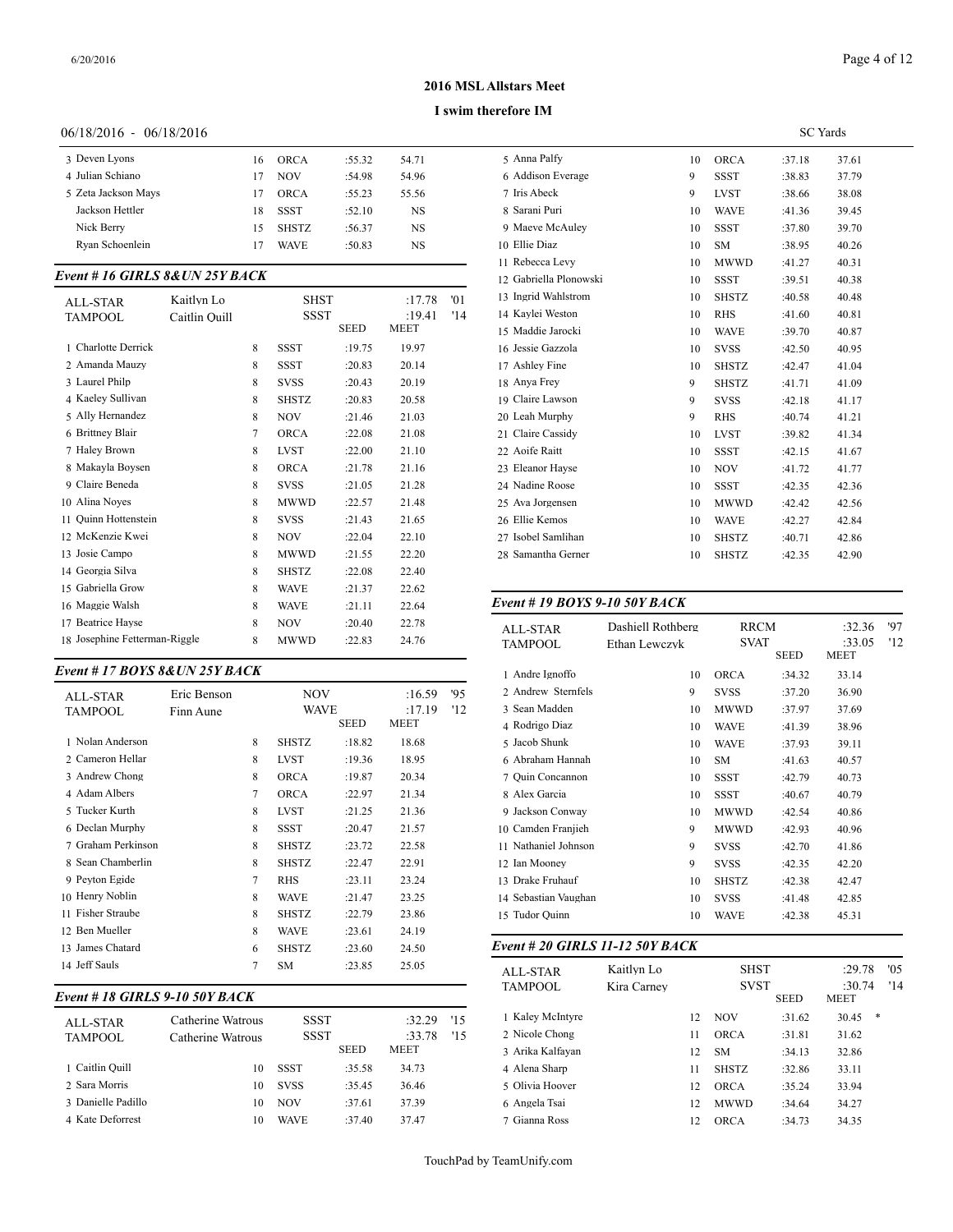# Page 5 of 12

#### **2016 MSL Allstars Meet**

#### **I swim therefore IM**

# 06/18/2016 - 06/18/2016

| 8 Malia Fredrich        | 12 | <b>SSST</b>  | :35.68 | 34.96 | 5 Nora Riedinge      |
|-------------------------|----|--------------|--------|-------|----------------------|
| 9 Sarah Williams        | 12 | <b>SM</b>    | :35.47 | 35.27 | 6 Shane Grele<br>*   |
| 10 Lulu O'Leary         | 12 | <b>NOV</b>   | :36.48 | 35.29 | 6 Kathryn Arind<br>* |
| 11 Kira Rodriguez       | 11 | <b>ORCA</b>  | :34.90 | 35.45 | 8 Sopia Scafani      |
| 12 Anna Plante          | 12 | <b>SSST</b>  | :37.23 | 35.47 | 9 Jocelyn Tsai       |
| 13 Molly Pitts          | 12 | <b>WAVE</b>  | :36.15 | 35.48 | 10 Emilia Oblites    |
| 14 Audrey Nelson        | 11 | <b>MWWD</b>  | :36.82 | 35.53 | 11 Lauren Pyfer      |
| 15 Sonya Urban          | 12 | <b>NOV</b>   | :37.28 | 35.56 | 12 Talia Smith       |
| 16 Serafina Carlucci    | 12 | <b>SSST</b>  | :37.49 | 35.67 | Fiona Corr           |
| 17 Thalia Yamini        | 11 | <b>ORCA</b>  | :37.63 | 35.81 |                      |
| 18 Lucille Johnson      | 11 | <b>SVSS</b>  | :37.30 | 36.03 | Event # 23 $BO$      |
| 19 Sydney Hellar        | 12 | <b>LVST</b>  | :37.65 | 36.26 | <b>ALL-STAR</b>      |
| 20 Noelle Antongiovanni | 11 | <b>RHS</b>   | :37.63 | 36.36 | <b>TAMPOOL</b>       |
| 21 Ariana Greenberg     | 12 | <b>SVSS</b>  | :37.02 | 36.46 |                      |
| 22 Abigail Marciniak    | 11 | <b>SSST</b>  | :37.50 | 36.64 | 1 Brian Styles       |
| 23 Liza Lachter         | 12 | <b>SSST</b>  | :37.73 | 36.72 | 2 Reece Foehr        |
| 24 Bella Hare-Leiva     | 12 | <b>SVSS</b>  | :37.04 | 36.79 | 3 Jonah Albers       |
| 25 Ruby Wolfers         | 12 | <b>WAVE</b>  | :36.94 | 37.06 | 4 Ben Egan           |
| 26 Schuyler Kallmeyer   | 12 | <b>SHSTZ</b> | :37.52 | 37.09 | 5 Marc-Antoine       |
| 27 Adeline Turner       | 11 | <b>SVSS</b>  | :37.16 | 37.14 | 6 Will Harding       |
| 28 Gwen Kallmeyer       | 12 | <b>SHSTZ</b> | :36.93 | 37.22 | 7 Andrey Priahi      |
| 29 Malia Davis          | 12 | <b>ORCA</b>  | :37.59 | 37.62 | 8 Boden Davis        |
| * 30 Hannah Slaught     | 11 | <b>WAVE</b>  | :37.04 | 37.65 | 9 Luther Fong        |
| * 30 Lilli Mishalko     | 11 | <b>SVSS</b>  | :37.01 | 37.65 | 10 Chris Falvey      |
| 32 Meigan Van Weele     | 12 | <b>NOV</b>   | :37.76 | 38.46 | 11 Sam Morris        |
| 33 Natasha Grubb        | 11 | <b>SHSTZ</b> | :37.42 | 38.52 | 12 Aidan Nichola     |
| 34 Helena Janku         | 12 | <b>WAVE</b>  | :36.98 | 39.20 | 13 Tak Maga          |
| Cat Watrous             | 11 | <b>SSST</b>  | :31.92 | DQ    | 14 Timothee Wal      |
| Ava Solari              | 12 | <b>SHSTZ</b> | :36.20 | DQ    | 15 Warren Brouw      |
|                         |    |              |        |       |                      |

# *Event # 21 BOYS 11-12 50Y BACK*

|                      | J Burns      |    | <b>TPC</b>   |             | :29.58      | '86 | Event # 24 GIRI     |
|----------------------|--------------|----|--------------|-------------|-------------|-----|---------------------|
| ALL-STAR<br>TAMPOOL  | Theo Andrews |    | SSST         |             | :30.37      | '11 | ALL-STAR            |
|                      |              |    |              | <b>SEED</b> | <b>MEET</b> |     | TAMPOOL             |
| 1 Donovan Duro       |              | 12 | <b>SHSTZ</b> | :32.79      | 32.79       |     |                     |
| 2 Brett Brewer       |              | 12 | <b>NOV</b>   | :32.75      | 33.07       |     | 1 Ava Abeck         |
| 3 Alejandro Alvarado |              | 12 | <b>MWWD</b>  | :34.93      | 34.01       |     | 2 Maya Rabow        |
| 4 Caleb Luis         |              | 12 | <b>RHS</b>   | :34.66      | 34.52       |     | 3 Sophie Baublitz   |
| 5 Nick Scruton       |              | 11 | <b>SSST</b>  | :34.77      | 34.64       |     | 4 Tessa Pares       |
| 6 Sean Padillo       |              | 12 | <b>NOV</b>   | :37.48      | 34.83       |     | 5 Madeline Knopf    |
| 7 Merrik Jasko       |              | 11 | <b>ORCA</b>  | :35.06      | 35.17       |     | 6 Carolyn Cheng     |
| 8 Taz Fruhauf        |              | 12 | <b>SHSTZ</b> | :37.65      | 35.89       |     | 7 Sydney Gibbs      |
| 9 Jackson Stewart    |              | 11 | SSST         | :34.68      | 36.99       |     | 8 Molly Grimshav    |
| 10 Cole Stanford     |              | 11 | <b>SVSS</b>  | :37.16      | 37.29       |     | 9 Sabrina Haechle   |
| 11 Josh Goldstein    |              | 12 | <b>SVSS</b>  | :38.09      | 37.70       |     | 10 Emma Jaime       |
| 12 Hayden Cordero    |              | 11 | <b>RHS</b>   | :36.55      | 37.85       |     | 11 Rebecca Oblites  |
| Brady Long           |              | 11 | <b>SHSTZ</b> | :35.68      | <b>NS</b>   |     | 12 Hannah Wellesle  |
| Mac Berry            |              | 11 | <b>SHSTZ</b> | :37.52      | <b>NS</b>   |     | 13 Christine Watrid |
|                      |              |    |              |             |             |     |                     |

# *Event # 22 GIRLS 13-14 50Y BACK*

| ALL-STAR<br><b>TAMPOOL</b> | Ouinn Gali<br>Sasha Petrova |    | <b>SHST</b><br><b>SSST</b> |             | :29.23<br>:29.55 | - '11<br>12 | Event # 25 $BOY$ |
|----------------------------|-----------------------------|----|----------------------------|-------------|------------------|-------------|------------------|
|                            |                             |    |                            | <b>SEED</b> | <b>MEET</b>      |             | ALL-STAR         |
| 1 Kvra Carnev              |                             | 14 | <b>SVSS</b>                | :30.58      | 31.18            |             | <b>TAMPOOL</b>   |
| 2 Skylee Falk              |                             | 14 | <b>ORCA</b>                | :32.45      | 31.48            |             |                  |
| 3 Miva Schilz              |                             | 14 | <b>WAVE</b>                | :32.45      | 31.79            |             | 1 Kevin Lechner  |
| 4 Jessica Bukowski         |                             |    | SSST                       | :33.12      | 32.72            |             | 2 Cole Parker    |

|         |                     |    |              |        | <b>SC</b> Yards |
|---------|---------------------|----|--------------|--------|-----------------|
|         | 5 Nora Riedinger    | 14 | <b>SSST</b>  | :34.10 | 33.45           |
|         | * 6 Shane Grele     | 14 | <b>SSST</b>  | :34.08 | 34.30           |
| $\star$ | 6 Kathryn Arinduque | 13 | <b>ORCA</b>  | :34.86 | 34.30           |
|         | 8 Sopia Scafani     | 14 | <b>NOV</b>   | :34.70 | 34.32           |
|         | 9 Jocelyn Tsai      | 14 | <b>MWWD</b>  | :33.44 | 34.40           |
|         | 10 Emilia Oblites   | 13 | <b>RHS</b>   | :34.73 | 34.42           |
|         | 11 Lauren Pyfer     | 14 | <b>SVSS</b>  | :34.46 | 34.49           |
|         | 12 Talia Smith      | 13 | <b>SVSS</b>  | :33.82 | 34.55           |
|         | Fiona Corr          | 14 | <b>SHSTZ</b> | :34.74 | <b>NS</b>       |

#### *Event # 23 BOYS 13-14 50Y BACK*

| <b>ALL-STAR</b>      | Daniel Hardman | RH           |             | :26.38                | '13 |
|----------------------|----------------|--------------|-------------|-----------------------|-----|
| <b>TAMPOOL</b>       | Zihao Wang     | <b>SSST</b>  | <b>SEED</b> | :26.32<br><b>MEET</b> | '16 |
| 1 Brian Styles       | 14             | <b>RHS</b>   | :28.67      | 28.53                 |     |
| 2 Reece Foehr        | 14             | <b>MWWD</b>  | :28.87      | 28.70                 |     |
| 3 Jonah Albers       | 14             | <b>ORCA</b>  | :29.50      | 28.96                 |     |
| 4 Ben Egan           | 14             | <b>SHSTZ</b> | :30.21      | 30.36                 |     |
| 5 Marc-Antoine Maync | 13             | <b>SSST</b>  | :34.20      | 31.69                 |     |
| 6 Will Harding       | 14             | <b>WAVE</b>  | :31.87      | 31.86                 |     |
| 7 Andrey Priahin     | 13             | <b>WAVE</b>  | :31.99      | 32.47                 |     |
| 8 Boden Davis        | 13             | <b>ORCA</b>  | :32.65      | 32.62                 |     |
| 9 Luther Fong        | 14             | <b>SSST</b>  | :31.55      | 32.98                 |     |
| 10 Chris Falvey      | 13             | <b>WAVE</b>  | :33.39      | 33.07                 |     |
| 11 Sam Morris        | 13             | <b>NOV</b>   | :32.66      | 33.18                 |     |
| 12 Aidan Nicholas    | 14             | <b>SVSS</b>  | :34.15      | 33.20                 |     |
| 13 Tak Maga          | 13             | <b>RHS</b>   | :33.63      | 33.28                 |     |
| 14 Timothee Walters  | 14             | <b>SVSS</b>  | :33.62      | 34.80                 |     |
| 15 Warren Brouwer    | 14             | <b>SHSTZ</b> | :34.60      | 36.81                 |     |
| Connor Stauffer      | 13             | <b>SVSS</b>  | :32.89      | NS                    |     |
|                      |                |              |             |                       |     |

### *Event # 24 GIRLS 15-18 50Y BACK*

| <b>ALL-STAR</b><br><b>TAMPOOL</b> | Cassie Fix<br>Sasha Petrova |    | <b>MW</b><br><b>SSST</b> |             | :29.08<br>:29.72 | '03<br>'12 |
|-----------------------------------|-----------------------------|----|--------------------------|-------------|------------------|------------|
|                                   |                             |    |                          | <b>SEED</b> | <b>MEET</b>      |            |
| 1 Ava Abeck                       |                             | 15 | <b>LVST</b>              | :31.43      | 30.68            |            |
| 2 Maya Rabow                      |                             | 15 | <b>SSST</b>              | :31.61      | 30.82            |            |
| 3 Sophie Baublitz                 |                             | 17 | <b>ORCA</b>              | :31.09      | 31.07            |            |
| 4 Tessa Pares                     |                             | 15 | <b>SSST</b>              | :32.17      | 32.21            |            |
| 5 Madeline Knopf                  |                             | 15 | <b>MWWD</b>              | :32.15      | 32.64            |            |
| 6 Carolyn Cheng                   |                             | 15 | <b>WAVE</b>              | :32.31      | 32.81            |            |
| 7 Sydney Gibbs                    |                             | 16 | <b>NOV</b>               | :34.19      | 33.53            |            |
| 8 Molly Grimshaw                  |                             | 15 | <b>RHS</b>               | :33.47      | 33.69            |            |
| 9 Sabrina Haechler                |                             | 17 | <b>SSST</b>              | :32.68      | 33.87            |            |
| 10 Emma Jaime                     |                             | 17 | <b>MWWD</b>              | :34.50      | 34.42            |            |
| 11 Rebecca Oblites                |                             | 15 | <b>RHS</b>               | :34.74      | 34.69            |            |
| 12 Hannah Wellesley-Winter        |                             | 15 | <b>NOV</b>               | :35.41      | 35.24            |            |
| 13 Christine Watridge             |                             | 16 | <b>SSST</b>              | :34.82      | 35.47            |            |
| Nicole Gamboa                     |                             | 18 | <b>SSST</b>              | :32.29      | <b>NS</b>        |            |
| Natalie Galuszka                  |                             | 18 | <b>SVSS</b>              | :33.16      | <b>NS</b>        |            |
| Event # 25 BOYS 15-18 50Y BACK    |                             |    |                          |             |                  |            |
| <b>ALL-STAR</b>                   | Geoffrey Cline              |    | <b>WAVE</b>              |             | :25.61           | '98        |
| <b>TAMPOOL</b>                    | Nick Patino                 |    | <b>SSST</b>              |             | :27.33           | '12        |
|                                   |                             |    |                          | <b>SEED</b> | <b>MEET</b>      |            |
| 1 Kevin Lechner                   |                             | 15 | <b>ORCA</b>              | :30.04      | 28.29            |            |
| 2 Cole Parker                     |                             | 15 | <b>LVST</b>              | :29.50      | 28.50            |            |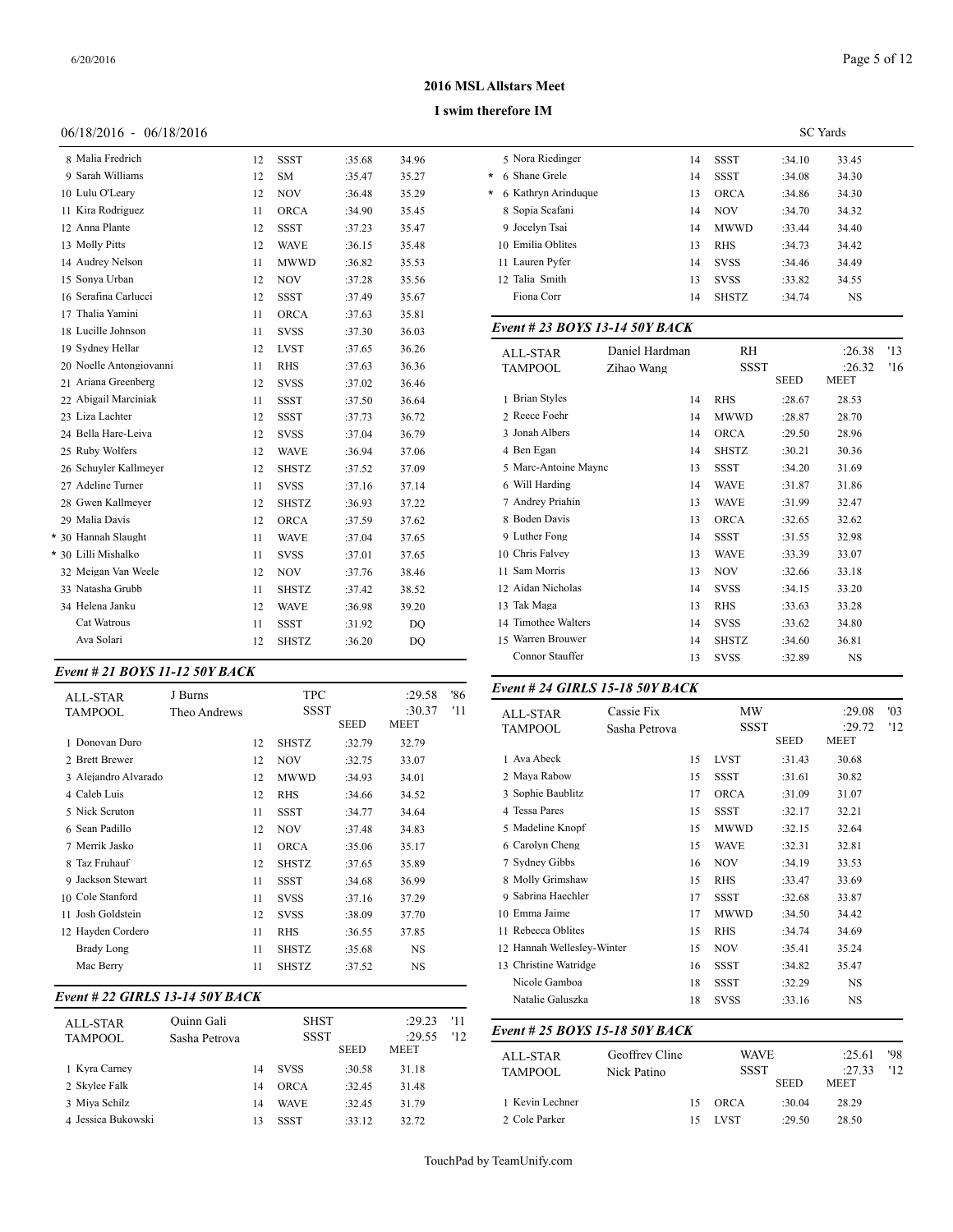#### **I swim therefore IM**

#### 06/18/2016 - 06/18/2016

| 3 Aidan Parikh      | 15 | <b>NOV</b>   | :29.34 | 28.90     | 12 Lexie  |
|---------------------|----|--------------|--------|-----------|-----------|
| 4 Nico Salvemini    | 16 | <b>ORCA</b>  | :28.76 | 28.91     | 13 Aoife  |
| 5 Max Harrod        | 16 | ORCA         | :29.92 | 29.13     | 14 Eleano |
| 6 Zeta Jackson Mays | 17 | <b>ORCA</b>  | :29.94 | 31.37     | 15 Anya l |
| Nick Berry          | 15 | <b>SHSTZ</b> | :29.55 | NS        | 16 Laurel |
| Connell Phillipps   | 15 | <b>WAVE</b>  | :31.81 | <b>NS</b> | 17 Smilla |
| Ryan Schoenlein     | 17 | <b>WAVE</b>  | :27.55 | NS.       | 18 Ava Jo |
| <b>Brandon West</b> | 18 | <b>SVSS</b>  | :28.36 | NS        | Ashley    |
|                     |    |              |        |           |           |

# *Event # 26 GIRLS 8&UN 25Y BREAST*

|   | ALL-STAR<br><b>TAMPOOL</b>    | Julietta Camahort<br>Julietta Camahort | <b>SVSS</b><br><b>SVST</b> | <b>SEED</b> | :19.22<br>:20.48<br><b>MEET</b> | '12<br>'12 | <b>TAMPOOL</b><br><b>ALL-STAR</b> |
|---|-------------------------------|----------------------------------------|----------------------------|-------------|---------------------------------|------------|-----------------------------------|
| * | Claire Beneda<br>$\mathbf{1}$ | 8                                      | <b>SVSS</b>                | :21.14      | 21.84                           |            | 1 David Finney                    |
| * | 1 Natalie Stanford            | 8                                      | <b>SVSS</b>                | :22.12      | 21.84                           |            | 2 Garrett Pardo                   |
|   | 3 Mirabel Arlander            | 8                                      | <b>SSST</b>                | :22.12      | 21.86                           |            | 3 Max Crock                       |
|   | 4 Esme Palmer                 | 8                                      | <b>SSST</b>                | :23.62      | 22.47                           |            | 4 Joey Cook                       |
|   | 5 Valerie Mansinne            | 8                                      | <b>LVST</b>                | :23.24      | 23.04                           |            | 5 Jordan Lisle                    |
|   | 6 Elsa Wahlstrom              | 8                                      | <b>SHSTZ</b>               | :21.40      | 23.17                           |            | 6 Alex Olesky                     |
|   | 7 Tessa Garvey Miller         | 8                                      | <b>MWWD</b>                | :22.93      | 23.18                           |            | 7 James Gregor                    |
|   | 8 Lara Gattnar                | 8                                      | SSST                       | : 23.14     | 23.31                           |            | 8 Tudor Quinn                     |
|   | 9 Ouinn Hottenstein           | 8                                      | <b>SVSS</b>                | :24.00      | 24.17                           |            | 9 Nicholas Arindu                 |
|   | 10 Sylvie Fine                | 8                                      | <b>SHSTZ</b>               | :24.09      | 24.37                           |            | 10 Colin Bender                   |
|   | Josie Campo<br>11             | 8                                      | <b>MWWD</b>                | :24.14      | 24.51                           |            | 11 Jacob Shunk                    |
|   | 12. Sasha Lilien              | 8                                      | <b>SVSS</b>                | :25.21      | 24.54                           |            |                                   |
|   | 13 Liza Reed                  | 8                                      | <b>MWWD</b>                | :25.21      | 24.60                           |            |                                   |
|   | 14 Ceci Murdoch               | 8                                      | <b>SVSS</b>                | :24.75      | 24.68                           |            | Event # 30 GIRI                   |
|   | 15 Ally Hernandez             | 8                                      | <b>NOV</b>                 | :24.69      | 25.33                           |            | <b>TAMPOOL</b>                    |
|   | 16 Kaeley Sullivan            | 8                                      | <b>SHSTZ</b>               | :25.28      | 26.62                           |            | <b>ALL-STAR</b>                   |
|   |                               |                                        |                            |             |                                 |            |                                   |

# *Event # 27 BOYS 8&UN 25Y BREAST*

| ALL-STAR          | Michael Masterson | <b>TPC</b>   |             | :19.06      | '90 |
|-------------------|-------------------|--------------|-------------|-------------|-----|
| <b>TAMPOOL</b>    | Nicholas Glenn    | SSST         |             | :18.93      | '13 |
|                   |                   |              | <b>SEED</b> | <b>MEET</b> |     |
| 1 Pevton Egide    |                   | <b>RHS</b>   | :23.22      | 23.46       |     |
| 2 Justin Tachiki  |                   | <b>SHSTZ</b> | :23.57      | 23.65       |     |
| 3 Ben Lotosh      | 7                 | <b>ORCA</b>  | :25.80      | 25.09       |     |
| 4 Sean Chamberlin | 8                 | <b>SHSTZ</b> | :24.98      | 25.37       |     |
| 5 Declan Murphy   | 8                 | <b>SSST</b>  | :24.92      | 26.09       |     |
| 6 Evan Oldham     | 8                 | <b>WAVE</b>  | :25.64      | 26.35       |     |
| 7 Fisher Straube  | 8                 | <b>SHSTZ</b> | :26.19      | 26.49       |     |
|                   |                   |              |             |             |     |

#### *Event # 28 GIRLS 9-10 50Y BREAST*

| <b>TAMPOOL</b><br><b>ALL-STAR</b> | Holly Tarantino<br>Holly Tarrantino | <b>SHST</b>  | <b>SHVST</b><br>SEED | :35.08<br>:34.85<br>MEET | '15<br>'15 | 14 Abby Grace<br>15 Audrey Nelson<br>16 Mia Tokarski |
|-----------------------------------|-------------------------------------|--------------|----------------------|--------------------------|------------|------------------------------------------------------|
| 1 Adella Frender                  | 10                                  | <b>WAVE</b>  | :39.46               | 39.32                    |            | 17 Helena Janku                                      |
| 2 Catherine Fahrner               | 10                                  | <b>ORCA</b>  | :40.86               | 39.45                    |            |                                                      |
| 3 Caitlin Quill                   | 10                                  | SSST         | :39.98               | 40.72                    |            | Event # 31 BOY                                       |
| 4 Lily Pashman                    | 10                                  | <b>SVSS</b>  | :41.55               | 41.89                    |            | <b>TAMPOOL</b>                                       |
| 5 Sylvie May                      | 10                                  | <b>SSST</b>  | :44.01               | 42.12                    |            | <b>ALL-STAR</b>                                      |
| 6 Skyler Barnes                   | 10                                  | <b>SVSS</b>  | :42.29               | 42.33                    |            |                                                      |
| 7 Ingrid Wahlstrom                | 10                                  | <b>SHSTZ</b> | :44.39               | 42.55                    |            | 1 Kylar Flynn                                        |
| 8 Nadine Roose<br>*               | 10                                  | <b>SSST</b>  | :42.94               | 43.01                    |            | 2 Merrik Jasko                                       |
| 8 Danielle Padillo<br>¥.          | 10                                  | <b>NOV</b>   | :43.87               | 43.01                    |            | 3 Sam Rhinehart                                      |
| 10 Maddie Jarocki                 | 10                                  | <b>WAVE</b>  | :42.64               | 43.07                    |            | 4 Sean Padillo                                       |
| 11 Eleanor Octavio                | 10                                  | SSST         | :43.24               | 43.08                    |            | 5 Nicolas Owenso                                     |

|                    |    |              | <b>SC</b> Yards |       |  |
|--------------------|----|--------------|-----------------|-------|--|
| 12 Lexie Fox       | 10 | <b>RHS</b>   | :44.34          | 44.40 |  |
| 13 Aoife Raitt     | 10 | <b>SSST</b>  | :44.28          | 44.52 |  |
| 14 Eleanor Hayse   | 10 | <b>NOV</b>   | :43.74          | 44.89 |  |
| 15 Anya Frey       | 9  | <b>SHSTZ</b> | :45.39          | 45.38 |  |
| 16 Laurel Cooper   | 10 | <b>SHSTZ</b> | :44.92          | 45.73 |  |
| 17 Smilla Boekhoff | 9  | <b>SSST</b>  | :45.54          | 45.90 |  |
| 18 Ava Jorgensen   | 10 | <b>MWWD</b>  | :45.29          | 45.93 |  |
| Ashley Fine        | 10 | <b>SHSTZ</b> | :45.46          | NS    |  |
|                    |    |              |                 |       |  |

# *Event # 29 BOYS 9-10 50Y BREAST*

| <b>TAMPOOL</b>       | Nicholas Glenn   | SSST         |             | :37.35      | '14 |
|----------------------|------------------|--------------|-------------|-------------|-----|
| ALL-STAR             | Zachary McIntyre | <b>NOV</b>   |             | :34.40      | '13 |
|                      |                  |              | <b>SEED</b> | <b>MEET</b> |     |
| 1 David Finney       | 10               | <b>LVST</b>  | :40.70      | 39.94       |     |
| 2. Garrett Pardo     | 10               | <b>LVST</b>  | :42.04      | 40.05       |     |
| 3 Max Crock          | 9                | <b>SHSTZ</b> | :44.13      | 42.56       |     |
| 4 Joev Cook          | 10               | <b>RHS</b>   | :45.03      | 43.24       |     |
| 5 Jordan Lisle       | 9                | <b>SSST</b>  | :44.05      | 43.28       |     |
| 6 Alex Olesky        | 9                | SSST         | :44.81      | 43.55       |     |
| 7 James Gregor       | 10               | <b>SHSTZ</b> | :45.31      | 45.36       |     |
| 8 Tudor Quinn        | 10               | <b>WAVE</b>  | :46.55      | 46.68       |     |
| 9 Nicholas Arinduque | 9                | <b>ORCA</b>  | :46.40      | 46.93       |     |
| 10 Colin Bender      | 9                | <b>MWWD</b>  | :46.51      | 47.02       |     |
| 11 Jacob Shunk       | 10               | <b>WAVE</b>  | :45.34      | 47.35       |     |
|                      |                  |              |             |             |     |

# *Event # 30 GIRLS 11-12 50Y BREAST*

| <b>TAMPOOL</b><br><b>ALL-STAR</b> | Halle Morris<br>Halle Morris |    | <b>LVST</b><br><b>LVST</b> | <b>SEED</b> | :32.52<br>:32.46<br><b>MEET</b> | '10<br>'10 |  |
|-----------------------------------|------------------------------|----|----------------------------|-------------|---------------------------------|------------|--|
| 1 Belle Grace                     |                              | 12 | <b>SVSS</b>                | :35.48      | 33.97                           |            |  |
| 2 Rosie Lucchesi                  |                              | 11 | <b>MWWD</b>                | :37.81      | 36.15                           |            |  |
| 3 Reese Dahlgren                  |                              | 12 | <b>SSST</b>                | :36.95      | 36.76                           |            |  |
| 4 Thalia Yamini                   |                              | 11 | <b>ORCA</b>                | :37.97      | 36.98                           |            |  |
| 5 Emma Sampson                    |                              | 12 | <b>SHSTZ</b>               | :37.39      | 37.33                           |            |  |
| 6 Anna Plante                     |                              | 12 | <b>SSST</b>                | :37.59      | 37.87                           |            |  |
| 7 Izzy Uhlhorn-Thornton           |                              | 11 | <b>SSST</b>                | :38.20      | 38.42                           |            |  |
| 8 Hailey Moll                     |                              | 11 | <b>SSST</b>                | :39.58      | 38.78                           |            |  |
| 9 Jane Cornwell                   |                              | 11 | <b>SHSTZ</b>               | :38.06      | 38.82                           |            |  |
| 10 Payton Juarez                  |                              | 11 | <b>MWWD</b>                | :40.03      | 39.54                           |            |  |
| 11 Charlotte Deforrest            |                              | 12 | <b>WAVE</b>                | :39.72      | 39.82                           |            |  |
| 12 Courtney Mar                   |                              | 12 | <b>SHSTZ</b>               | :40.34      | 39.88                           |            |  |
| 13 Hannah Slaught                 |                              | 11 | <b>WAVE</b>                | :38.98      | 39.95                           |            |  |
| 14 Abby Grace                     |                              | 11 | <b>SVSS</b>                | :39.62      | 40.19                           |            |  |
| 15 Audrey Nelson                  |                              | 11 | <b>MWWD</b>                | :40.10      | 40.45                           |            |  |
| 16 Mia Tokarski                   |                              | 12 | <b>SSST</b>                | :39.62      | 40.50                           |            |  |
| 17 Helena Janku                   |                              | 12 | <b>WAVE</b>                | :40.35      | 42.02                           |            |  |
|                                   |                              |    |                            |             |                                 |            |  |

#### *Event # 31 BOYS 11-12 50Y BREAST*

| TAMPOOL<br>ALL-STAR | Stefan Venne<br>Larry Becker |    | <b>SHST</b><br><b>WAVE</b> | <b>SEED</b> | :34.61<br>:31.59<br><b>MEET</b> | '13<br>'89 |  |
|---------------------|------------------------------|----|----------------------------|-------------|---------------------------------|------------|--|
| 1 Kylar Flynn       |                              | 12 | <b>LVST</b>                | :36.19      | ∗<br>34.13                      |            |  |
| 2 Merrik Jasko      |                              | 11 | ORCA                       | :36.93      | 36.45                           |            |  |
| 3 Sam Rhinehart     |                              | 12 | <b>NOV</b>                 | :38.47      | 37.05                           |            |  |
| 4 Sean Padillo      |                              | 12 | <b>NOV</b>                 | :39.06      | 37.36                           |            |  |
| 5 Nicolas Owenson   |                              | 12 | <b>SSST</b>                | :38.27      | 37.79                           |            |  |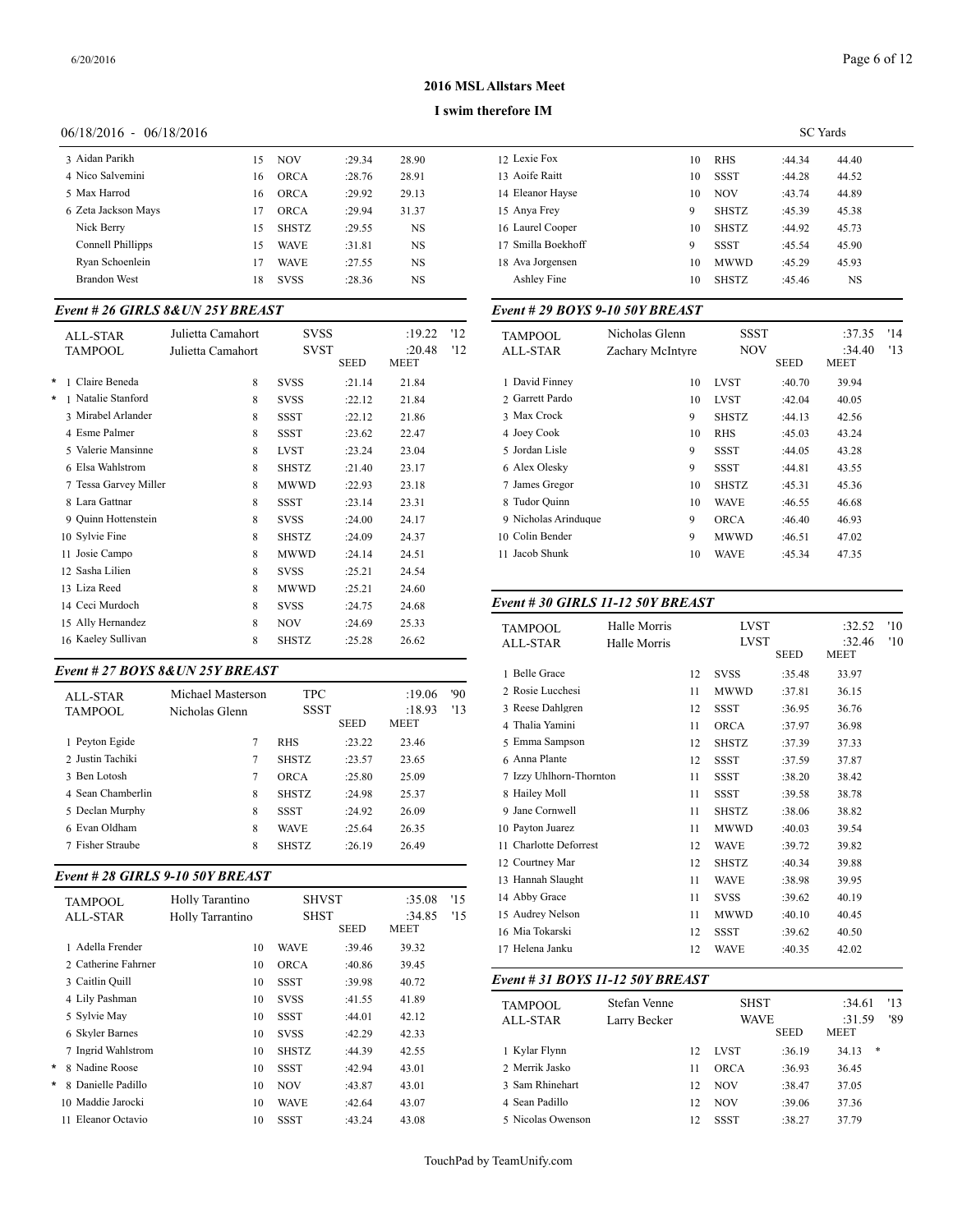#### **I swim therefore IM**

# 06/18/2016 - 06/18/2016

| 6 Hayden Cordero    | 11 | <b>RHS</b>   | :38.12 | 37.91 |            |
|---------------------|----|--------------|--------|-------|------------|
| 7 Dexter Watenpaugh | 12 | <b>SSST</b>  | :39.07 | 38.23 | Event      |
| 8 Garrett Goldberg  | 11 | ORCA         | :39.43 | 38.78 | <b>TAM</b> |
| 9 Robert Placak     | 12 | SSST         | :39.36 | 39.02 | ALL        |
| 10 Jake Dixon       | 11 | <b>SHSTZ</b> | :40.46 | 39.36 |            |
| 11 Brendan Cassidy  | 12 | <b>LVST</b>  | :40.63 | 39.60 | 1 Nat      |
| 12 Nate Wolford     | 12 | <b>SHSTZ</b> | :40.33 | 40.36 | 2 Ma       |
| 13 James Gravelle   | 11 | <b>LVST</b>  | :41.03 | 40.65 | 3 Ber      |
| 14 Andrew Brouwer   | 11 | <b>SHSTZ</b> | :40.26 | 42.92 | Nat        |
|                     |    |              |        |       |            |

# *Event # 32 GIRLS 13-14 50Y BREAST*

| <b>TAMPOOL</b>    | Alexa Zener     | <b>SSST</b>  |             | :32.35         | '12 | Event #36 GIRI               |  |  |
|-------------------|-----------------|--------------|-------------|----------------|-----|------------------------------|--|--|
| ALL-STAR          | Serena Campbell | <b>SHST</b>  | <b>SEED</b> | :32.45<br>MEET | '14 | <b>TAMPOOL</b><br>ALL-STAR   |  |  |
| 1 Laura Gravelle  | 13              | <b>LVST</b>  | :35.45      | 33.73          |     |                              |  |  |
| 2 Jamie Press     | 13              | <b>ORCA</b>  | :36.28      | 34.14          |     | 1 Lily Damsen<br>$^\star$    |  |  |
| 3 Anna Gregory    | 14              | <b>SHSTZ</b> | :34.46      | 34.20          |     | 1 Sanne Kostecki<br>$^\star$ |  |  |
| 4 Olivia Juarez   | 13              | <b>MWWD</b>  | :34.65      | 34.23          |     | 3 Margeaux Davis             |  |  |
| 5 Nora Riedinger  | 14              | SSST         | :35.95      | 36.24          |     | 4 Talia Hadar                |  |  |
| 6 Maddie Lowe     | 13              | WAVE         | :37.32      | 36.77          |     | 5 Amanda Mauzy               |  |  |
| 7 Abby Moll       | 13              | SSST         | :36.49      | 36.83          |     | 6 Beatrice Hayse             |  |  |
| 8 Erin McDaniel   | 14              | <b>ORCA</b>  | :36.77      | 37.12          |     | 7 Makavla Bovser             |  |  |
| 9 Skylee Falk     | 14              | <b>ORCA</b>  | :36.61      | 37.59          |     | 8 Ava Zech                   |  |  |
| 10 Ryann Degraves | 13              | MWWD         | :36.14      | 38.06          |     | 9 Laurel Philp               |  |  |
| 11 Ryann Lucchesi | 13              | <b>MWWD</b>  | :38.04      | 38.16          |     | 10 Alina Noves               |  |  |
|                   |                 |              |             |                |     |                              |  |  |

# *Event # 33 BOYS 13-14 50Y BREAST*

| TAMPOOL            | Orion Ma      | SSST<br>SHST |             | :28.93 | '16 | 13 Stella Gregor    |
|--------------------|---------------|--------------|-------------|--------|-----|---------------------|
| ALL-STAR           | Mike Anderson |              |             | :29.59 | '93 | 14 Natalie Stanford |
|                    |               |              | <b>SEED</b> | MEET   |     | 15 Lavney Octavio   |
| 1 Chris Falvey     | 13            | <b>WAVE</b>  | :34.16      | 33.66  |     | 16 Josephine Fetter |
| 2 Warren Brouwer   | 14            | <b>SHSTZ</b> | :35.40      | 34.58  |     | 17 McKenzie Kwei    |
| 3 Aidan Nicholas   | 14            | <b>SVSS</b>  | :36.79      | 34.68  |     | 18 Valerie Mansinn  |
| 4 Hayden Hallatt   | 14            | <b>NOV</b>   | :35.87      | 35.27  |     | 19 Elsa Wahlstrom   |
| 5 James Chase      | 13            | <b>WAVE</b>  | :35.15      | 35.28  |     | 20 Zoe Cass-Lein    |
| 6 Rowan Davis      | 14            | <b>SSST</b>  | :36.66      | 35.96  |     | 21 Sophie Arnal     |
| 7 Danny Cribbin    | 13            | <b>ORCA</b>  | :36.83      | 36.22  |     | 22 Paige Murphy     |
| 8 Gregory Finn     | 13            | <b>SHSTZ</b> | :36.75      | 36.37  |     | 23 Elise Boyle      |
| 9 Sam Morris       | 13            | NOV          | :36.07      | 36.50  |     | <b>Holly Hovey</b>  |
| 10 Connor Simon    | 13            | <b>MWWD</b>  | :37.26      | 37.33  |     |                     |
| 11 Avery Fischbach | 13            | <b>SSST</b>  | :37.61      | 37.48  |     | Event # $37$ BOY.   |
| 12 Tak Maga        | 13            | <b>RHS</b>   | :37.57      | 38.19  |     | <b>TAMPOOL</b>      |
| Owen Parker        | 13            | <b>LVST</b>  | :37.20      | NS     |     | ALL-STAR            |
|                    |               |              |             |        |     |                     |

# *Event # 34 GIRLS 15-18 50Y BREAST*

| <b>TAMPOOL</b>    | Carly Jackson-Clark | <b>SM</b>   |             | :32.48<br>:32.28 | 2 Andrew Chong<br>'12<br>3 Reed Hanna |
|-------------------|---------------------|-------------|-------------|------------------|---------------------------------------|
| ALL-STAR          | L Mitchel           | <b>MW</b>   | <b>SEED</b> | MEET             | '86<br>4 Cavden Yock                  |
| 1 Nicolette Jasko | 15                  | ORCA        | :32.00      | *<br>31.52       | 5 Rhys Garroway                       |
| 2 Taylor Boyle    | 16                  | <b>MWWD</b> | :34.45      | 33.02            | 6 Kai Makino                          |
| 3 Sasha Urban     | 15                  | <b>NOV</b>  | :34.02      | 34.70            | 7 Jackson Wright                      |
| 4 Kate Freda      | 16                  | <b>SVSS</b> | :35.52      | 35.62            | 8 Adam Albers                         |
| 5 Maya Rabow      | 15                  | <b>SSST</b> | :36.13      | 36.30            | 9 Ben Mueller                         |
| 6 Kate Masterson  | 15                  | <b>WAVE</b> | :37.23      | 37.23            |                                       |
| 7 Morgan McDaniel | 16                  | <b>ORCA</b> | :38.41      | 37.83            | Event #38 GIRI                        |
| 8 Molly Grimshaw  | 15                  | <b>RHS</b>  | :38.70      | 38.66            | <b>TAMPOOL</b>                        |
| Amelia Shunk      | 15                  | <b>WAVE</b> | :38.96      | NS               | <b>ALL-STAR</b>                       |

|   | Event # 35 BOYS 15-18 50Y BREAST  |                                   |                |                            |             |                                 |            |
|---|-----------------------------------|-----------------------------------|----------------|----------------------------|-------------|---------------------------------|------------|
|   | <b>TAMPOOL</b><br><b>ALL-STAR</b> | <b>Riley Stray</b><br>Ian Ivarson |                | <b>SVSS</b><br><b>RRCM</b> | <b>SEED</b> | :29.76<br>:27.88<br><b>MEET</b> | '16<br>'00 |
|   | 1 Nathan Peacock                  |                                   | 18             | ORCA                       | :28.49      | 27.74<br>*                      |            |
|   | 2 Max Harrod                      |                                   | 16             | <b>ORCA</b>                | :30.48      | *<br>29.12                      |            |
|   | 3 Bennett Brewer                  |                                   | 15             | <b>NOV</b>                 | :33.06      | 33.00                           |            |
|   | Nate Gelbach                      |                                   | 17             | <b>SVSS</b>                | :34.00      | <b>NS</b>                       |            |
|   | <b>Brandon West</b>               |                                   | 18             | <b>SVSS</b>                | :30.47      | NS                              |            |
|   | Event # 36 GIRLS $8&UN 25Y FLY$   |                                   |                |                            |             |                                 |            |
|   | <b>TAMPOOL</b>                    | Catherine Watrous                 |                | <b>SSST</b>                |             | :17.11                          | '13        |
|   | <b>ALL-STAR</b>                   | Reese Burns                       |                | svss                       | <b>SEED</b> | :16.07<br>MEET                  | '11        |
| ¥ | 1 Lily Damsen                     |                                   | 8              | <b>SVSS</b>                | :17.53      | *<br>16.91                      |            |
| × | 1 Sanne Kostecki                  |                                   | 8              | <b>SHSTZ</b>               | :16.20      | 16.91<br>∗                      |            |
|   | 3 Margeaux Davis                  |                                   | 8              | <b>SSST</b>                | :18.19      | 17.43                           |            |
|   | 4 Talia Hadar                     |                                   | 8              | <b>ORCA</b>                | :17.73      | 17.91                           |            |
|   | 5 Amanda Mauzy                    |                                   | 8              | <b>SSST</b>                | :18.05      | 18.49                           |            |
|   | 6 Beatrice Hayse                  |                                   | 8              | <b>NOV</b>                 | :18.63      | 19.35                           |            |
|   | 7 Makayla Boysen                  |                                   | 8              | <b>ORCA</b>                | :19.44      | 19.57                           |            |
|   | 8 Ava Zech                        |                                   | 8              | <b>SVSS</b>                | :19.81      | 19.66                           |            |
|   | 9 Laurel Philp                    |                                   | 8              | <b>SVSS</b>                | :20.82      | 19.70                           |            |
|   | 10 Alina Noyes                    |                                   | 8              | <b>MWWD</b>                | :19.39      | 19.89                           |            |
|   | 11 Lauren Reagan                  |                                   | 7              | <b>SHSTZ</b>               | :20.16      | 19.90                           |            |
|   | 12 Haley Brown                    |                                   | 8              | <b>LVST</b>                | :20.50      | 20.32                           |            |
|   | 13 Stella Gregor                  |                                   | 8              | <b>SHSTZ</b>               | :21.08      | 20.34                           |            |
|   | 14 Natalie Stanford               |                                   | 8              | <b>SVSS</b>                | :19.63      | 20.42                           |            |
|   | 15 Layney Octavio                 |                                   | 8              | SSST                       | :21.25      | 20.66                           |            |
|   | 16 Josephine Fetterman-Riggle     |                                   | 8              | MWWD                       | :19.86      | 20.77                           |            |
|   | 17 McKenzie Kwei                  |                                   | 8              | <b>NOV</b>                 | :20.86      | 21.23                           |            |
|   | 18 Valerie Mansinne               |                                   | 8              | <b>LVST</b>                | :20.81      | 21.25                           |            |
|   | 19 Elsa Wahlstrom                 |                                   | 8              | <b>SHSTZ</b>               | :19.70      | 21.54                           |            |
|   | 20 Zoe Cass-Lein                  |                                   | 8              | <b>MWWD</b>                | :20.41      | 22.14                           |            |
|   | 21 Sophie Arnal                   |                                   | $\tau$         | <b>SVSS</b>                | :21.36      | 22.21                           |            |
|   | 22 Paige Murphy                   |                                   | 8              | <b>SHSTZ</b>               | :20.12      | 22.26                           |            |
|   | 23 Elise Boyle                    |                                   | 8              | <b>SVSS</b>                | :21.19      | 23.54                           |            |
|   | <b>Holly Hovey</b>                |                                   | $\overline{7}$ | <b>SHSTZ</b>               | :20.73      | NS                              |            |

| <b>TAMPOOL</b>                | Andre Ignoffo     |              | <b>ORCA</b> |                       | '14 |
|-------------------------------|-------------------|--------------|-------------|-----------------------|-----|
| ALL-STAR                      | Mark Masterson    | <b>TPC</b>   | <b>SEED</b> | :15.31<br><b>MEET</b> | '93 |
| 1 Tucker Kurth                | 8                 | <b>LVST</b>  | :18.07      | 18.83                 |     |
| 2 Andrew Chong                | 8                 | <b>ORCA</b>  | :18.66      | 18.92                 |     |
| 3 Reed Hanna                  | 8                 | <b>SVSS</b>  | :19.90      | 19.63                 |     |
| 4 Cayden Yock                 | 8                 | <b>MWWD</b>  | :20.60      | 19.97                 |     |
| 5 Rhys Garroway Myers         | 8                 | <b>MWWD</b>  | :21.31      | 20.45                 |     |
| 6 Kai Makino                  | 8                 | <b>SHSTZ</b> | :21.07      | 21.89                 |     |
| 7 Jackson Wright              | 8                 | <b>ORCA</b>  | :21.97      | 22.27                 |     |
| 8 Adam Albers                 | 7                 | <b>ORCA</b>  | :21.82      | 22.31                 |     |
| 9 Ben Mueller                 | 8                 | <b>WAVE</b>  | :23.06      | 24.53                 |     |
| Event # 38 GIRLS 9-10 50Y FLY |                   |              |             |                       |     |
| <b>TAMPOOL</b>                | Catherine Watrous | <b>SSST</b>  |             | :31.30                | '15 |
| <b>ALL-STAR</b>               | Reese Burns       | <b>SVSS</b>  | <b>SEED</b> | :29.75<br>MEET        | '13 |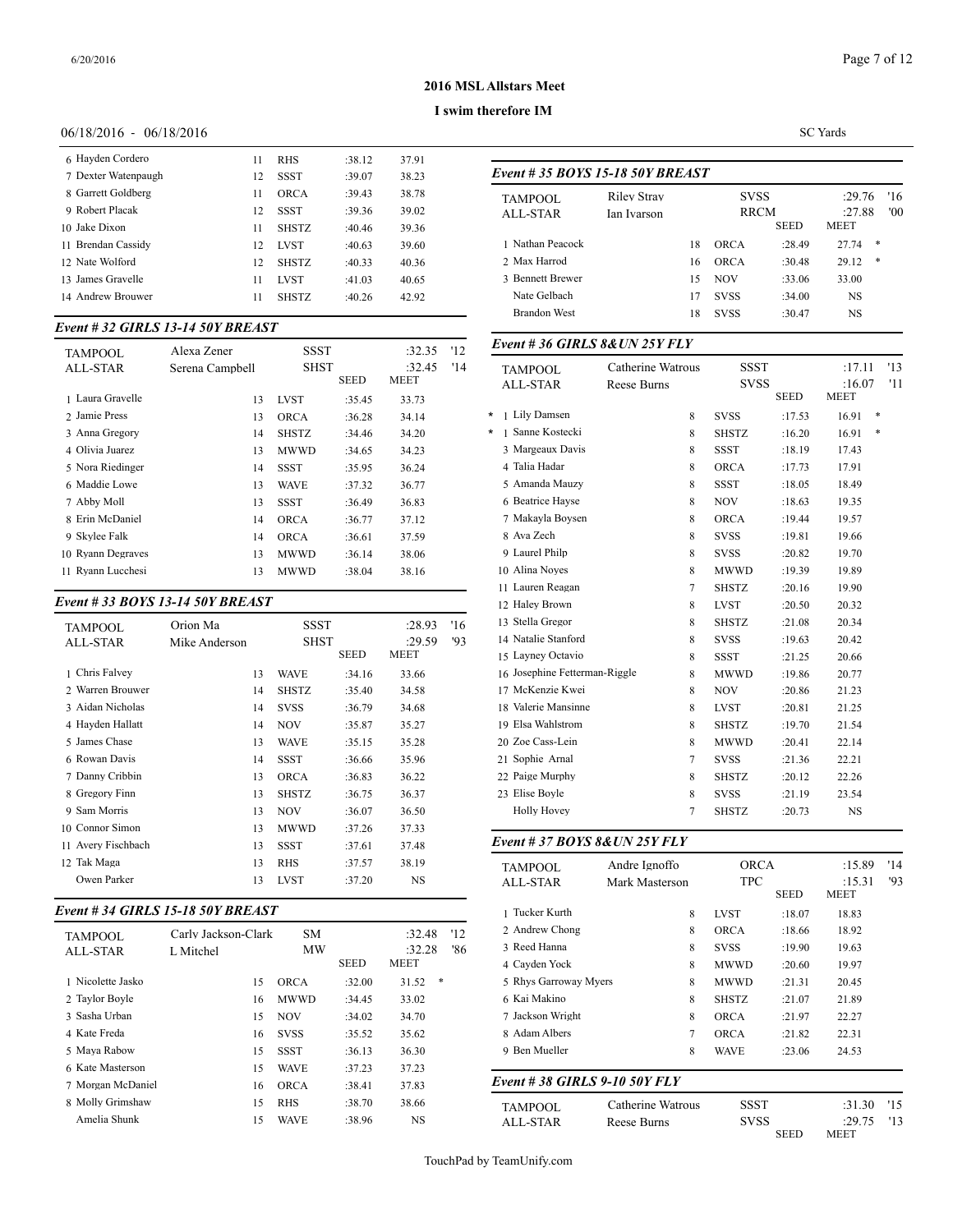# 06/18/2016 - 06/18/2016

#### *Event # 38 GIRLS 9-10 50Y FLY*

|      |                       |                   |              |             |             |     | 8 Sarah Williams      |
|------|-----------------------|-------------------|--------------|-------------|-------------|-----|-----------------------|
|      | <b>TAMPOOL</b>        | Catherine Watrous | <b>SSST</b>  |             | :31.30      | '15 | 9 Angela Tsai         |
|      | <b>ALL-STAR</b>       | Reese Burns       | <b>SVSS</b>  |             | :29.75      | '13 | 10 Belle Grace        |
|      |                       |                   |              | <b>SEED</b> | <b>MEET</b> |     | 11 Emma Sampson       |
|      | 1 Kate Deforrest      | 10                | <b>WAVE</b>  | :34.23      | 33.68       |     | 12 Alena Sharp        |
|      | 2 Anna Palfy          | 10                | <b>ORCA</b>  | :35.22      | 34.45       |     | 13 Lulu O'Leary       |
|      | 3 Amelia Hughes       | 10                | <b>RHS</b>   | :39.43      | 36.12       |     | 14 Grace Bender       |
|      | 4 Addison Everage     | 9                 | <b>SSST</b>  | :37.19      | 36.64       |     | 15 Gianna Ross        |
|      | 5 Loretta Hovey       | 10                | <b>SHSTZ</b> | :36.16      | 37.20       |     | 16 Olivia Jarvie      |
|      | 6 Ellie Diaz          | 10                | <b>SM</b>    | :38.99      | 37.39       |     | 17 Kira Rodriguez     |
|      | 7 Iris Abeck          | 9                 | <b>LVST</b>  | :37.89      | 38.15       |     | 18 Serafina Carluco   |
|      | 8 Gabriella Plonowski | 10                | <b>SSST</b>  | :37.76      | 38.52       |     | * 19 Hailey Moll      |
|      | 9 Kelsey Riemer       | 10                | <b>SHSTZ</b> | :37.98      | 38.76       |     | * 19 Adeline Turner   |
|      | 10 Skyler Barnes      | 10                | <b>SVSS</b>  | :36.45      | 38.79       |     | 21 Liza Lachter       |
| * 11 | Sophie Letts          | 10                | <b>WAVE</b>  | :39.24      | 38.96       |     | 22 Ruby Wolfers       |
|      | * 11 Ingrid Wahlstrom | 10                | <b>SHSTZ</b> | :38.42      | 38.96       |     | 23 Chippy Taylor      |
|      | 13 Rebecca Levy       | 10                | <b>MWWD</b>  | :41.00      | 39.19       |     | 24 Lulu Sunshine      |
|      | 14 Emerald Lin        | 10                | <b>MWWD</b>  | :39.36      | 39.89       |     | 25 Natasha Grubb      |
|      | 15 Hannah Nicholas    | 10                | <b>NOV</b>   | :40.93      | 39.99       |     | 26 Ilea Walters       |
|      | 16 Eliza Harlow       | 9                 | <b>SVSS</b>  | :38.84      | 40.88       |     | 27 Bella Hare-Leiv    |
|      | 17 Claire Lawson      | 9                 | <b>SVSS</b>  | :40.98      | 40.96       |     | 28 Kitty Stauffer     |
|      | 18 Sylvie May         | 10                | <b>SSST</b>  | :39.55      | 41.00       |     |                       |
|      | 19 Marissa Boysen     | 10                | <b>ORCA</b>  | :40.34      | 42.01       |     | Event # 41 <b>BOY</b> |
|      | 20 Amelia Kiriakis    | 9                 | <b>SVSS</b>  | :40.08      | 43.04       |     | <b>TAMPOOL</b>        |
|      | Maeve McAuley         | 10                | <b>SSST</b>  | :35.57      | NS          |     | ALL-STAR              |

#### *Event # 39 BOYS 9-10 50Y FLY*

| <b>TAMPOOL</b>       | Ethan Lewczyk |    | <b>SVST</b>  |        | :30.28     | 12  | 2 Daniel Hadar    |
|----------------------|---------------|----|--------------|--------|------------|-----|-------------------|
| ALL-STAR             | Jonah Albers  |    | <b>ORCA</b>  |        | :29.97     | '12 | 3 Caleb Luis      |
|                      |               |    |              | SEED   | MEET       |     | 4 Alejandro Alvar |
| 1 Andre Ignoffo      |               | 10 | <b>ORCA</b>  | :30.36 | ∗<br>29.28 |     | 5 Brett Brewer    |
| 2 Marre Gattnar      |               | 10 | <b>SSST</b>  | :30.86 | 30.52      |     | 6 Jackson Stewart |
| 3 Cameron Aryanpour  |               | 10 | <b>SSST</b>  | :30.60 | 30.80      |     | 7 Ti Bernhard     |
| 4 Andrew Sternfels   |               | 9  | <b>SVSS</b>  | :33.47 | 33.87      |     | 8 Amos Blanchard  |
| 5 Sean Madden        |               | 10 | <b>MWWD</b>  | :36.34 | 36.65      |     | 9 Dominic Haggar  |
| 6 Max Crock          |               | 9  | <b>SHSTZ</b> | :39.61 | 38.12      |     | 10 Ty Anders Fong |
| 7 Nicholas Arinduque |               | 9  | <b>ORCA</b>  | :38.73 | 38.22      |     | 11 Cole Stanford  |
| 8 Rodrigo Diaz       |               | 10 | <b>WAVE</b>  | :42.94 | 38.76      |     | 12 George Shryock |
| 9 David Finney       |               | 10 | <b>LVST</b>  | :38.43 | 39.09      |     | 13 Nick Scruton   |
| 10 Whit Flake        |               | 9  | <b>SHSTZ</b> | :42.25 | 41.58      |     | 14 Byron Finley   |
| 11 Jordan Lisle      |               | 9  | <b>SSST</b>  | :42.07 | 41.79      |     | 15 Lucien Roose   |
| 12 Abraham Hannah    |               | 10 | <b>SM</b>    | :40.64 | 42.67      |     | 16 Nate Wolford   |
| 13 Miller Link       |               | 9  | <b>LVST</b>  | :39.90 | 43.68      |     | Brady Long        |
| 14 Nathaniel Johnson |               | 9  | <b>SVSS</b>  | :42.80 | 43.95      |     | Will Shehan       |
|                      |               |    |              |        |            |     |                   |

# *Event # 40 GIRLS 11-12 50Y FLY*

|                    |             |    |             |             |             |     | <b>IAMPOOL</b>    |
|--------------------|-------------|----|-------------|-------------|-------------|-----|-------------------|
| <b>TAMPOOL</b>     | Reese Burns |    | <b>SVST</b> |             | :29.13      | '14 | ALL-STAR          |
| ALL-STAR           | Reese Burns |    | <b>SVSS</b> |             | :27.80      | '15 |                   |
|                    |             |    |             | <b>SEED</b> | <b>MEET</b> |     | 1 Ava Scafani     |
| 1 Cat Watrous      |             | 11 | SSST        | :29.44      | 29.18       |     | 2 Kyra Carney     |
| 2 Reese Dahlgren   |             | 12 | SSST        | :30.02      | 29.76       |     | 3 Kimi Rossi      |
| 3 Nicole Chong     |             | 11 | <b>ORCA</b> | :30.46      | 30.16       |     | 4 Sarah Erikson   |
| 4 Kate O'Leary     |             | 12 | <b>NOV</b>  | :31.20      | 30.51       |     | 5 Lucy Knopf      |
| 5 Claire Zimmerman |             | 12 | <b>SM</b>   | :32.03      | 31.83       |     | 6 Jessica Bukowsl |
| 6 Olivia Hoover    |             | 12 | ORCA        | :33.38      | 31.87       |     | 7 Sopia Scafani   |
|                    |             |    |             |             |             |     |                   |

# **2016 MSL Allstars Meet**

#### **I swim therefore IM**

|                      |    |              | <b>SC</b> Yards |       |
|----------------------|----|--------------|-----------------|-------|
| 7 Arika Kalfayan     | 12 | <b>SM</b>    | :33.27          | 31.95 |
| 8 Sarah Williams     | 12 | <b>SM</b>    | :33.17          | 32.08 |
| 9 Angela Tsai        | 12 | <b>MWWD</b>  | :32.34          | 32.31 |
| 10 Belle Grace       | 12 | <b>SVSS</b>  | :32.94          | 32.37 |
| 11 Emma Sampson      | 12 | <b>SHSTZ</b> | :31.41          | 32.47 |
| 12 Alena Sharp       | 11 | <b>SHSTZ</b> | :32.25          | 32.53 |
| 13 Lulu O'Leary      | 12 | <b>NOV</b>   | :34.94          | 32.75 |
| 14 Grace Bender      | 12 | <b>MWWD</b>  | :33.89          | 32.90 |
| 15 Gianna Ross       | 12 | <b>ORCA</b>  | :34.46          | 33.01 |
| 16 Olivia Jarvie     | 11 | <b>SVSS</b>  | :32.88          | 33.28 |
| 17 Kira Rodriguez    | 11 | <b>ORCA</b>  | :33.54          | 33.43 |
| 18 Serafina Carlucci | 12 | <b>SSST</b>  | :34.55          | 33.76 |
| * 19 Hailey Moll     | 11 | <b>SSST</b>  | :34.49          | 33.90 |
| * 19 Adeline Turner  | 11 | <b>SVSS</b>  | :35.06          | 33.90 |
| 21 Liza Lachter      | 12 | <b>SSST</b>  | :34.12          | 34.49 |
| 22 Ruby Wolfers      | 12 | <b>WAVE</b>  | :34.36          | 34.96 |
| 23 Chippy Taylor     | 12 | <b>LVST</b>  | :34.04          | 35.00 |
| 24 Lulu Sunshine     | 12 | <b>WAVE</b>  | :34.73          | 35.18 |
| 25 Natasha Grubb     | 11 | <b>SHSTZ</b> | :34.68          | 35.21 |
| 26 Ilea Walters      | 12 | <b>SVSS</b>  | :34.52          | 35.57 |
| 27 Bella Hare-Leiva  | 12 | <b>SVSS</b>  | :33.70          | 35.98 |
| 28 Kitty Stauffer    | 11 | <b>SVSS</b>  | :35.02          | 36.59 |
|                      |    |              |                 |       |

# *Event # 41 BOYS 11-12 50Y FLY*

| <b>TAMPOOL</b><br><b>ALL-STAR</b> | Jonah Albers<br>Jonah Albers |    | ORCA<br><b>ORCA</b> | <b>SEED</b> | :27.41<br>:27.45<br><b>MEET</b> | '14<br>'14 |
|-----------------------------------|------------------------------|----|---------------------|-------------|---------------------------------|------------|
| 1 Donovan Duro                    |                              | 12 | <b>SHSTZ</b>        | :28.04      | 28.10                           |            |
| 2 Daniel Hadar                    |                              | 11 | <b>ORCA</b>         | :30.63      | 30.71                           |            |
| 3 Caleb Luis                      |                              | 12 | <b>RHS</b>          | :31.31      | 32.02                           |            |
| 4 Alejandro Alvarado              |                              | 12 | <b>MWWD</b>         | :33.52      | 33.03                           |            |
| 5 Brett Brewer                    |                              | 12 | <b>NOV</b>          | :31.92      | 33.17                           |            |
| 6 Jackson Stewart                 |                              | 11 | <b>SSST</b>         | :32.10      | 33.60                           |            |
| 7 Tj Bernhard                     |                              | 11 | <b>LVST</b>         | :36.10      | 34.53                           |            |
| 8 Amos Blanchard                  |                              | 12 | <b>RHS</b>          | :35.22      | 34.54                           |            |
| 9 Dominic Haggard                 |                              | 12 | <b>SHSTZ</b>        | :34.38      | 34.57                           |            |
| 10 Ty Anders Fong                 |                              | 12 | <b>SSST</b>         | :34.77      | 34.58                           |            |
| 11 Cole Stanford                  |                              | 11 | <b>SVSS</b>         | :34.15      | 34.91                           |            |
| 12 George Shryock                 |                              | 12 | <b>SHSTZ</b>        | :35.00      | 34.97                           |            |
| 13 Nick Scruton                   |                              | 11 | <b>SSST</b>         | :35.65      | 35.07                           |            |
| 14 Byron Finley                   |                              | 12 | <b>LVST</b>         | :37.36      | 35.63                           |            |
| 15 Lucien Roose                   |                              | 12 | <b>SSST</b>         | :36.67      | 36.40                           |            |
| 16 Nate Wolford                   |                              | 12 | <b>SHSTZ</b>        | :36.46      | 36.90                           |            |
| <b>Brady Long</b>                 |                              | 11 | <b>SHSTZ</b>        | :34.06      | <b>NS</b>                       |            |
| Will Shehan                       |                              | 11 | <b>WAVE</b>         | :37.31      | <b>NS</b>                       |            |
|                                   |                              |    |                     |             |                                 |            |

# *Event # 42 GIRLS 13-14 50Y FLY*

| <b>TAMPOOL</b>     | Sasha Petrova     | <b>SVST</b>               |        | :28.02                | 12 |
|--------------------|-------------------|---------------------------|--------|-----------------------|----|
| ALL-STAR           | Lindsay Masterson | <b>TPC</b><br><b>SEED</b> |        | :27.20<br><b>MEET</b> | 92 |
| 1 Ava Scafani      | 13                | <b>NOV</b>                | :28.96 | 28.46                 |    |
| 2 Kyra Carney      | 14                | <b>SVSS</b>               | :29.22 | 30.05                 |    |
| 3 Kimi Rossi       | 14                | <b>LVST</b>               | :30.83 | 30.37                 |    |
| 4 Sarah Erikson    | 14                | <b>SSST</b>               | :30.16 | 30.39                 |    |
| 5 Lucy Knopf       | 13                | <b>MWWD</b>               | :30.81 | 30.59                 |    |
| 6 Jessica Bukowski | 13                | <b>SSST</b>               | :30.68 | 30.65                 |    |
| 7 Sopia Scafani    | 14                | <b>NOV</b>                | :32.17 | 30.96                 |    |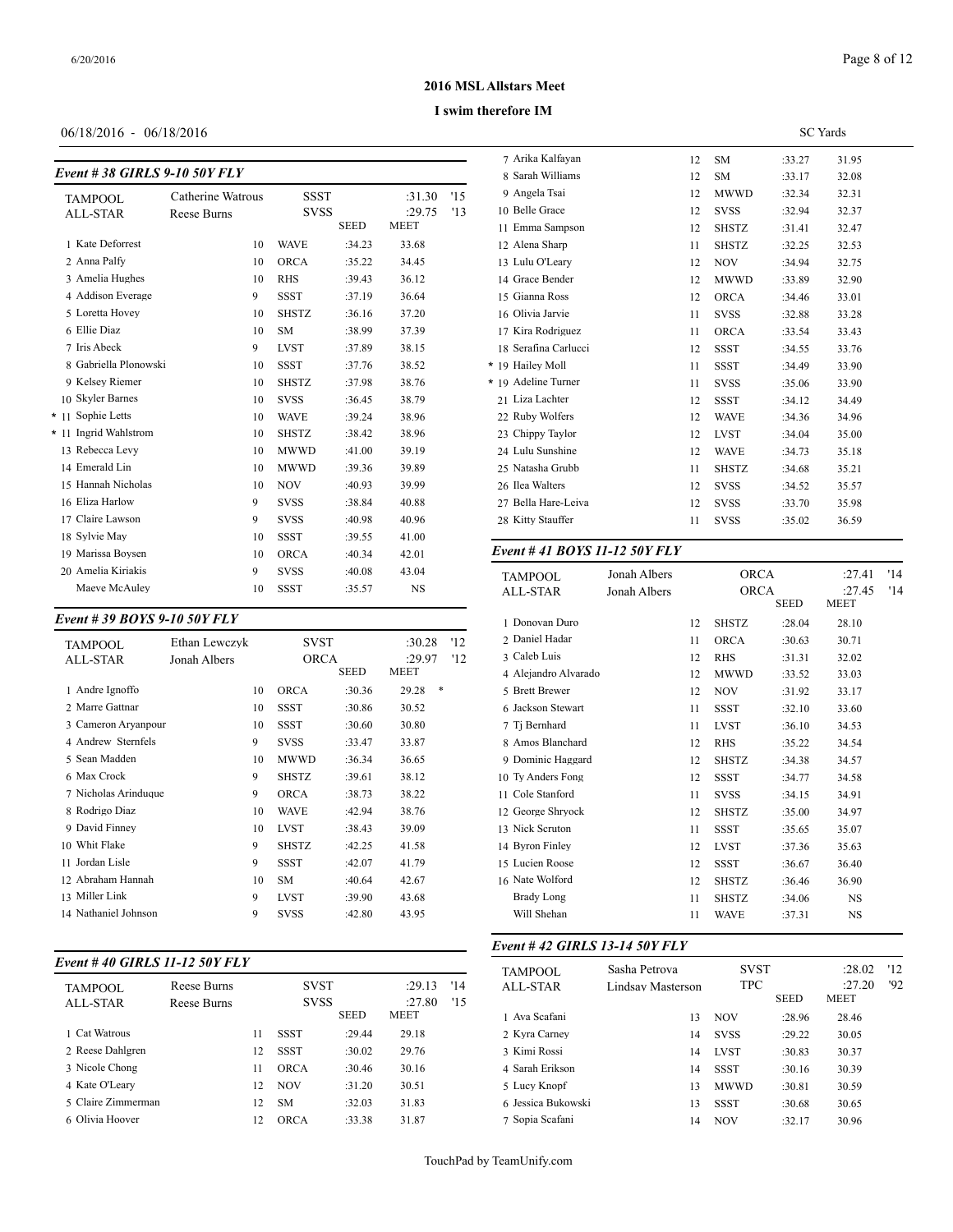#### **I swim therefore IM**

#### 06/18/2016 - 06/18/2016

| 8 Islay Kilgannon    | 14 | <b>MWWD</b> | :31.03 | 31.11 | 4 Dev      |
|----------------------|----|-------------|--------|-------|------------|
| 9 Sophia Brooks      | 13 | SSST        | :32.51 | 31.47 | 5 Jacl     |
| 10 Jocelyn Tsai      | 14 | <b>MWWD</b> | :31.52 | 31.92 | 6 Pas      |
| 11 Kathryn Arinduque | 13 | <b>ORCA</b> | :32.16 | 31.94 | 7 Juli     |
| 12 Katie McCallister | 13 | <b>SM</b>   | :33.07 | 32.26 | 8 Aid      |
| 13 Caitlin Kawamura  | 13 | <b>WAVE</b> | :31.84 | 32.38 | 9 Nic      |
| 14 Kalia Firmage     | 14 | SSST        | :31.79 | 32.48 | Jacl       |
| 15 Alicia Helmer     | 13 | <b>WAVE</b> | :32.89 | 32.77 |            |
| 16 Shane Grele       | 14 | SSST        | :32.92 | 33.05 | Event      |
| * 17 Erin McDaniel   | 14 | <b>ORCA</b> | :32.58 | 33.06 | <b>TAM</b> |
| * 17 Reyna Morales   | 14 | MWWD        | :33.18 | 33.06 | ALL-       |
| 19 Talia Smith       | 13 | <b>SVSS</b> | :32.96 | 33.36 |            |
| 20 Alexia Garcia     | 13 | <b>SM</b>   | :33.16 | 34.08 | San        |
|                      |    |             |        |       |            |

# *Event # 43 BOYS 13-14 50Y FLY*

| TAMPOOL              | RJ Williams    | MW          |             | :25.18 | '11 | 4 Mirabel Arlande   |
|----------------------|----------------|-------------|-------------|--------|-----|---------------------|
| <b>ALL-STAR</b>      | Daniel Hardman | RH          |             | :24.74 | '13 | 5 Lily Damsen       |
|                      |                |             | <b>SEED</b> | MEET   |     | 6 Alina Noves       |
| 1 Noah Erikson       | 13             | SSST        | :26.83      | 26.59  |     | 7 Claire Beneda     |
| 2 Jonah Albers       | 14             | <b>ORCA</b> | :27.18      | 26.66  |     | 8 Talia Hadar       |
| 3 Vladimir Priahin   | 13             | <b>WAVE</b> | :29.13      | 29.22  |     | 9 Valerie Mansinn   |
| 4 Hayden Hallatt     | 14             | <b>NOV</b>  | :29.58      | 29.95  |     | 10 Natalie Stanford |
| 5 Andrey Priahin     | 13             | <b>WAVE</b> | :30.60      | 30.39  |     | 11 Charlotte Derric |
| 6 Powell Nielsen     | 13             | <b>NOV</b>  | :31.91      | 30.66  |     | 12 Tessa Garvey M   |
| 7 Marc-Antoine Maync | 13             | SSST        | :32.40      | 31.03  |     | 13 Maggie Walsh     |
| 8 Boden Davis        | 13             | <b>ORCA</b> | :30.87      | 31.39  |     | 14 Layney Octavio   |
| 9 Cade Smith         | 14             | <b>SSST</b> | :31.82      | 31.48  |     | 15 Esme Palmer      |
| 10 Timothee Walters  | 14             | <b>SVSS</b> | :30.55      | 32.10  |     | 16 Stella Gregor    |
| Walker Burdick<br>11 | 13             | <b>SM</b>   | :32.89      | 32.48  |     | 17 Jamie Schmidt    |
| 12 Zachary Thorp     | 13             | <b>SM</b>   | :32.77      | 32.56  |     | 18 Sophie Arnal     |
| 13 Cole Ford         | 14             | <b>SVSS</b> | :33.06      | 34.54  |     | 19 Gabriella Grow   |
| Tak Maga             | 13             | <b>RHS</b>  | :30.94      | NS     |     | 20 Lara Gattnar     |
|                      |                |             |             |        |     |                     |

### *Event # 44 GIRLS 15-18 50Y FLY*

| <b>TAMPOOL</b>        | Sasha Petrova |    | SSST        |             | :27.53         | '12 | <b>Brittney Blair</b> |
|-----------------------|---------------|----|-------------|-------------|----------------|-----|-----------------------|
| <b>ALL-STAR</b>       | Ivy Senn      |    | <b>NOV</b>  | <b>SEED</b> | :27.04<br>MEET | '15 | Event #47 BOY         |
| 1 Nicolette Jasko     |               | 15 | <b>ORCA</b> | :27.50      | 27.59          |     | <b>TAMPOOL</b>        |
| 2 Kate Freda          |               | 16 | <b>SVSS</b> | :29.31      | 29.35          |     | <b>ALL-STAR</b>       |
| 3 Sophie Baublitz     |               | 17 | <b>ORCA</b> | :29.36      | 29.63          |     |                       |
| 4 Kate Masterson      |               | 15 | <b>WAVE</b> | :30.54      | 30.08          |     | 1 Nolan Anderson      |
| 5 Rebecca Oblites     |               | 15 | <b>RHS</b>  | :30.31      | 30.20          |     | 2 Cameron Hellar      |
| 6 Jane Wynne          |               | 17 | <b>SSST</b> | :30.97      | 30.60          |     | 3 Peyton Egide        |
| 7 Tessa Pares         |               | 15 | <b>SSST</b> | :31.35      | 30.90          |     | 4 Cayden Yock         |
| 8 Sabrina Haechler    |               | 17 | SSST        | :30.90      | 30.92          |     | 5 Reed Hanna          |
| 9 Madeline Knopf      |               | 15 | <b>MWWD</b> | :31.49      | 30.94          |     | 6 Bradley Stanfore    |
| 10 Christine Watridge |               | 16 | <b>SSST</b> | :32.05      | 32.46          |     | 7 Kai Makino          |
| 11 Lauren Lombardi    |               | 16 | <b>SVSS</b> | :32.11      | 32.50          |     | 8 Ben Mueller         |
| Nicole Gamboa         |               | 18 | SSST        | :29.11      | NS             |     |                       |

#### *Event # 45 BOYS 15-18 50Y FLY*

| <b>TAMPOOL</b>   | Jonathan Farbman | ORCA        |             | :24.15      | - '14 | . <i>.</i><br><b>ALL-STAR</b> |
|------------------|------------------|-------------|-------------|-------------|-------|-------------------------------|
| ALL-STAR         | Trent Williams   | MW          |             | :23.63      | '08   |                               |
|                  |                  |             | <b>SEED</b> | <b>MEET</b> |       | 1 Caitlin Quill               |
| 1 Nathan Peacock | 18               | ORCA        | :24.92      | 24.43       |       | 2 Catherine Fahrn             |
| 2 Kevin Lechner  | 15               | ORCA        | :26.49      | 25.37       |       | 3 Adella Frender              |
| 3 Cole Parker    |                  | <b>LVST</b> | :25.09      | 25.47       |       | 4 Kate Deforrest              |

|                  |    |             | <b>SC</b> Yards |       |
|------------------|----|-------------|-----------------|-------|
| 4 Deven Lyons    | 16 | <b>ORCA</b> | :26.63          | 26.47 |
| 5 Jack Laughlin  | 15 | <b>MWWD</b> | :27.86          | 26.92 |
| 6 Pasha Pourian  | 17 | <b>SSST</b> | :28.27          | 26.96 |
| 7 Julian Schiano | 17 | <b>NOV</b>  | :27.76          | 28.05 |
| 8 Aidan Parikh   | 15 | <b>NOV</b>  | :28.30          | 28.85 |
| 9 Nico Salvemini | 16 | <b>ORCA</b> | :28.02          | 29.69 |
| Jackson Hettler  | 18 | <b>SSST</b> | :25.17          | NS    |
|                  |    |             |                 |       |

#### *Event # 46 GIRLS 8&UN 100Y I.M.*

| <b>TAMPOOL</b>          | Julietta Camahort | <b>SVST</b>  |             | 1:24.24                | 12  |
|-------------------------|-------------------|--------------|-------------|------------------------|-----|
| <b>ALL-STAR</b>         | Julietta Comahort | <b>SVSS</b>  | <b>SEED</b> | 1:23.07<br><b>MEET</b> | '12 |
| 1 Sanne Kostecki        | 8                 | <b>SHSTZ</b> | 1:33.31     | 1:32.87                |     |
| 2 Margeaux Davis        | 8                 | <b>SSST</b>  | 1:39.28     | 1:34.23                |     |
| 3 Beatrice Hayse        | 8                 | <b>NOV</b>   | 1:37.37     | 1:36.49                |     |
| 4 Mirabel Arlander      | 8                 | <b>SSST</b>  | 1:35.18     | 1:36.51                |     |
| 5 Lily Damsen           | 8                 | <b>SVSS</b>  | 1:36.09     | 1:36.96                |     |
| 6 Alina Noyes           | 8                 | <b>MWWD</b>  | 1:37.83     | 1:40.00                |     |
| 7 Claire Beneda         | 8                 | <b>SVSS</b>  | 1:40.91     | 1:40.09                |     |
| 8 Talia Hadar           | 8                 | <b>ORCA</b>  | 1:40.86     | 1:40.48                |     |
| 9 Valerie Mansinne      | 8                 | <b>LVST</b>  | 1:43.15     | 1:40.61                |     |
| 10 Natalie Stanford     | 8                 | <b>SVSS</b>  | 1:43.30     | 1:41.82                |     |
| Charlotte Derrick<br>11 | 8                 | <b>SSST</b>  | 1:42.93     | 1:41.86                |     |
| 12 Tessa Garvey Miller  | 8                 | <b>MWWD</b>  | 1:40.94     | 1:42.01                |     |
| 13 Maggie Walsh         | 8                 | <b>WAVE</b>  | 1:43.98     | 1:42.48                |     |
| 14 Layney Octavio       | 8                 | <b>SSST</b>  | 1:43.98     | 1:42.60                |     |
| 15 Esme Palmer          | 8                 | <b>SSST</b>  | 1:43.71     | 1:42.94                |     |
| 16 Stella Gregor        | 8                 | <b>SHSTZ</b> | 1:44.63     | 1:44.74                |     |
| Jamie Schmidt<br>17     | $\tau$            | <b>MWWD</b>  | 1:44.58     | 1:45.07                |     |
| 18 Sophie Arnal         | 7                 | <b>SVSS</b>  | 1:46.36     | 1:46.65                |     |
| 19 Gabriella Grow       | 8                 | <b>WAVE</b>  | 1:48.45     | 1:47.07                |     |
| 20 Lara Gattnar         | 8                 | <b>SSST</b>  | 1:44.68     | 1:48.63                |     |
| 21 Kaeley Sullivan      | 8                 | <b>SHSTZ</b> | 1:49.76     | 1:50.98                |     |
| 22 Holly Hovey          | $\tau$            | <b>SHSTZ</b> | 1:51.15     | 1:54.57                |     |
| <b>Brittney Blair</b>   | 7                 | ORCA         | 1:46.86     | DQ                     |     |

#### SEED MEET *Event # 47 BOYS 8&UN 100Y I.M.*

| <b>TAMPOOL</b><br><b>ALL-STAR</b> | Finn Aune<br>Adrian Adkison | <b>WAVE</b><br><b>RHS</b><br><b>SEED</b> |         | 1:26.73<br>1:19.02<br><b>MEET</b> | '12<br>'93 |
|-----------------------------------|-----------------------------|------------------------------------------|---------|-----------------------------------|------------|
| 1 Nolan Anderson                  | 8                           | <b>SHSTZ</b>                             | 1:24.57 | *<br>1:24.15                      |            |
| 2. Cameron Hellar                 | 8                           | <b>LVST</b>                              | 1:30.82 | 1:27.24                           |            |
| 3 Pevton Egide                    | 7                           | <b>RHS</b>                               | 1:51.05 | 1:41.42                           |            |
| 4 Cayden Yock                     | 8                           | <b>MWWD</b>                              | 1:47.28 | 1:42.86                           |            |
| 5 Reed Hanna                      | 8                           | <b>SVSS</b>                              | 1:44.41 | 1:43.33                           |            |
| 6 Bradley Stanford                | 8                           | <b>SVSS</b>                              | 1:51.76 | 1:43.98                           |            |
| 7 Kai Makino                      | 8                           | <b>SHSTZ</b>                             | 1:50.41 | 1:51.60                           |            |
| 8 Ben Mueller                     | 8                           | <b>WAVE</b>                              | 1:52.35 | 1:55.03                           |            |
|                                   |                             |                                          |         |                                   |            |

### *Event # 48 GIRLS 9-10 100Y I.M.*

| <b>TAMPOOL</b>      | Catherine Watrous | <b>SSST</b> |             | 1:14.25                | 15  |
|---------------------|-------------------|-------------|-------------|------------------------|-----|
| ALL-STAR            | Reese Burns       | <b>SVSS</b> | <b>SEED</b> | 1:08.67<br><b>MEET</b> | '13 |
| 1 Caitlin Quill     | 10                | <b>SSST</b> | 1:17.18     | 1:17.30                |     |
| 2 Catherine Fahrner | 10                | ORCA        | 1:22.95     | 1:19.66                |     |
| 3 Adella Frender    | 10                | <b>WAVE</b> | 1:21.83     | 1:21.23                |     |
| 4 Kate Deforrest    | 10                | <b>WAVE</b> | 1:22.23     | 1:21.35                |     |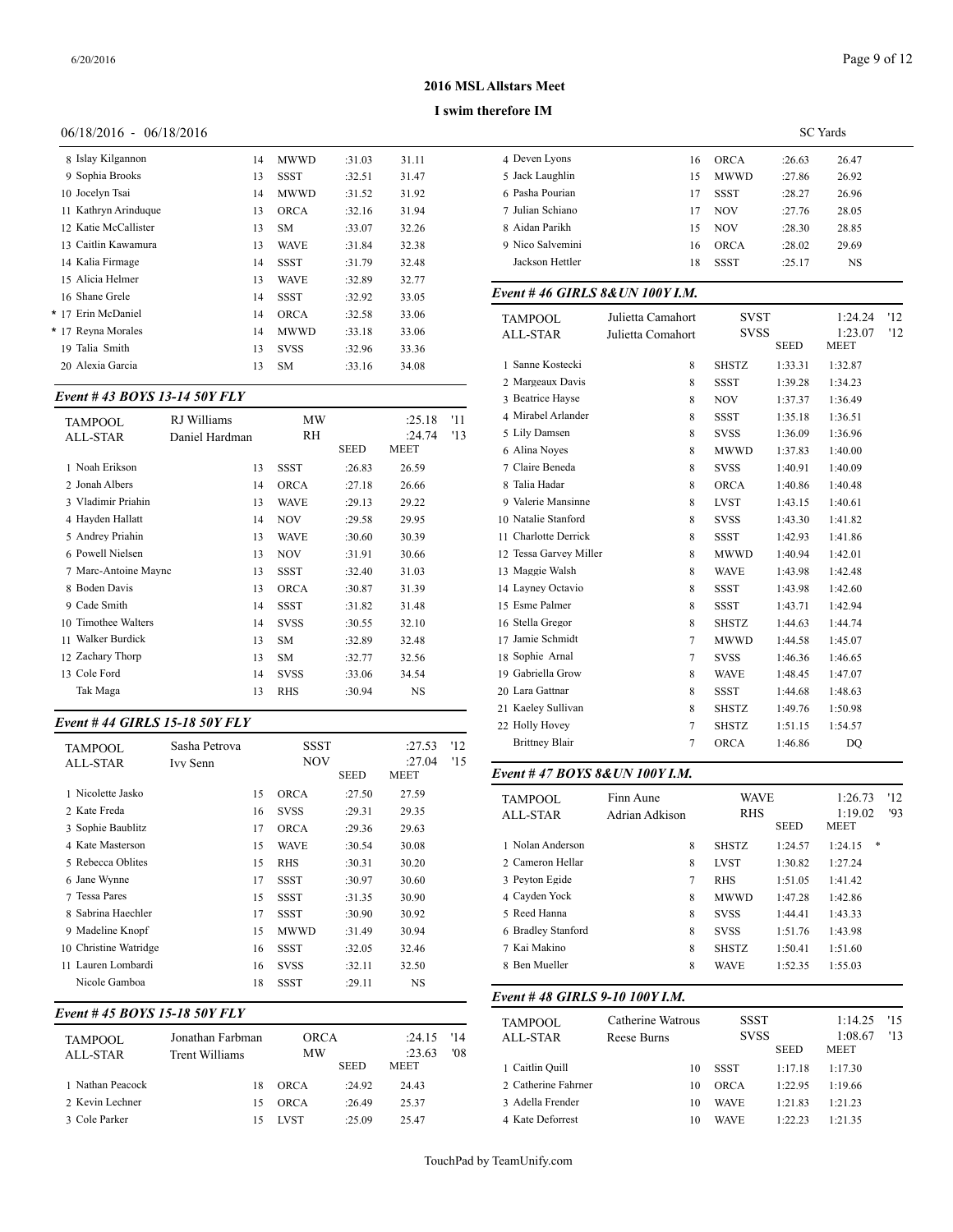#### **I swim therefore IM**

#### 06/18/2016 - 06/18/2016

| 5 Danielle Padillo | 10 | NOV          | 1:23.51 | 1:21.83 | 7 Gar      |
|--------------------|----|--------------|---------|---------|------------|
| 6 Loretta Hovey    | 10 | <b>SHSTZ</b> | 1:22.41 | 1:22.56 | 8 Jak      |
| 7 Skyler Barnes    | 10 | <b>SVSS</b>  | 1:22.20 | 1:22.72 | 9 Ale      |
| 8 Sara Morris      | 10 | <b>SVSS</b>  | 1:18.97 | 1:22.76 | 10 Nat     |
| 9 Addison Everage  | 9  | SSST         | 1:24.66 | 1:23.72 | 11 Hay     |
| 10 Lily Pashman    | 10 | <b>SVSS</b>  | 1:24.48 | 1:23.83 | $12$ Ty    |
| 11 Iris Abeck      | 9  | <b>LVST</b>  | 1:24.65 | 1:25.15 | 13 Col     |
| 12 Nadine Roose    | 10 | <b>SSST</b>  | 1:25.61 | 1:26.35 | 14 Luc     |
| 13 Rebecca Levy    | 10 | <b>MWWD</b>  | 1:29.69 | 1:28.85 | Jacl       |
| 14 Laurel Cooper   | 10 | <b>SHSTZ</b> | 1:29.63 | 1:28.87 |            |
| 15 Leah Murphy     | 9  | <b>RHS</b>   | 1:29.78 | 1:29.64 | Event      |
| 16 Sara Jordan     | 9  | <b>WAVE</b>  | 1:29.50 | 1:29.98 | <b>TAM</b> |
| 17 Claire Cassidy  | 10 | <b>LVST</b>  | 1:26.21 | 1:30.54 | ALL-       |
| 18 Eleanor Hayse   | 10 | <b>NOV</b>   | 1:28.51 | 1:32.48 |            |
|                    |    |              |         |         |            |

# *Event # 49 BOYS 9-10 100Y I.M.*

| TAMPOOL              | Marre Gattnar    | SSST         |             | 1:13.98      | '16 | 3 Nora Riedinger  |
|----------------------|------------------|--------------|-------------|--------------|-----|-------------------|
| <b>ALL-STAR</b>      | Zachary McIntyre | <b>NOV</b>   |             | 1:07.31      | '13 | 4 Olivia Juarez   |
|                      |                  |              | <b>SEED</b> | <b>MEET</b>  |     | 5 Sarah Erikson   |
| 1 Marre Gattnar      | 10               | <b>SSST</b>  | 1:12.46     | *<br>1:11.86 |     | 6 Islay Kilgannon |
| 2 Cameron Arvanpour  | 10               | <b>SSST</b>  | 1:19.32     | 1:18.05      |     | 7 Ava Scafani     |
| 3 Joey Cook          | 10               | <b>RHS</b>   | 1:24.90     | 1:22.14      |     | 8 Sopia Scafani   |
| 3 Andrew Sternfels   | 9                | <b>SVSS</b>  | 1:19.21     | 1:22.14      |     | 9 Maddie Lowe     |
| 5 Garrett Pardo      | 10               | <b>LVST</b>  | 1:20.63     | 1:23.47      |     | 10 Abby Moll      |
| 6 David Finney       | 10               | <b>LVST</b>  | 1:23.43     | 1:23.91      |     | 11 Caitlin Kawamu |
| 7 Jacob Shunk        | 10               | <b>WAVE</b>  | 1:27.62     | 1:28.36      |     | 12 Miya Schilz    |
| 8 James Gregor       | 10               | <b>SHSTZ</b> | NT          | 1:28.52      |     | 13 Emilia Oblites |
| 9 Jordan Lisle       | 9                | <b>SSST</b>  | 1:29.75     | 1:28.65      |     | 14 Laura Gravelle |
| 10 Sebastian Vaughan | 10               | <b>SVSS</b>  | 1:28.82     | 1:28.75      |     | 15 Talia Smith    |
|                      |                  |              |             |              |     |                   |

# *Event # 50 GIRLS 11-12 100Y I.M.*

| <b>TAMPOOL</b><br><b>ALL-STAR</b> | <b>Reese Burns</b><br>Reese Burns | <b>LVST</b><br><b>SVSS</b> |              |             | 1:07.51<br>1:04.52 | '14<br>'15 | 18 Lauren Pyfer<br>19 Shane Grele |
|-----------------------------------|-----------------------------------|----------------------------|--------------|-------------|--------------------|------------|-----------------------------------|
|                                   |                                   |                            |              | <b>SEED</b> | MEET               |            | 20 Devin Bosley                   |
| 1 Kalev McIntyre                  |                                   | 12                         | <b>NOV</b>   | 1:07.89     | 1:08.20            |            | Anna Gregory                      |
| 2 Reese Dahlgren                  |                                   | 12                         | <b>SSST</b>  | 1:10.66     | 1:11.07            |            | Fiona Corr                        |
| 3 Belle Grace                     |                                   | 12                         | <b>SVSS</b>  | 1:12.09     | 1:11.34            |            |                                   |
| 4 Kate O'Leary                    |                                   | 12                         | <b>NOV</b>   | 1:14.67     | 1:12.80            |            | Event # 53 BOY                    |
| 5 Emma Sampson                    |                                   | 12                         | <b>SHSTZ</b> | 1:12.85     | 1:15.73            |            | <b>TAMPOOL</b>                    |
| 6 Rosie Lucchesi                  |                                   | 11                         | <b>MWWD</b>  | 1:17.11     | 1:16.29            |            | <b>ALL-STAR</b>                   |
| 7 Charlotte Deforrest             |                                   | 12                         | <b>WAVE</b>  | 1:18.04     | 1:17.55            |            |                                   |
| 8 Kira Rodriguez                  |                                   | 11                         | <b>ORCA</b>  | 1:18.75     | 1:18.24            |            | 1 Reece Foehr                     |
| 9 Arika Kalfavan                  |                                   | 12                         | <b>SM</b>    | 1:17.62     | 1:18.48            |            | 2 Noah Erikson                    |
| 10 Ruby Wolfers                   |                                   | 12                         | <b>WAVE</b>  | 1:18.42     | 1:18.84            |            | 3 Brian Styles                    |
| 11 Lulu Sunshine                  |                                   | 12                         | <b>WAVE</b>  | 1:18.02     | 1:19.98            |            | 4 Ben Egan                        |
|                                   |                                   |                            |              |             |                    |            |                                   |

# *Event # 51 BOYS 11-12 100Y I.M.*

| <b>TAMPOOL</b>    | Jonah Albers  |    | <b>ORCA</b> |             | 1:07.57 | '14 | 8 Sam Morris       |  |
|-------------------|---------------|----|-------------|-------------|---------|-----|--------------------|--|
| ALL-STAR          | Doug Williams |    | <b>RHS</b>  |             | 1:04.25 | '02 | 9 Marc-Antoine M   |  |
|                   |               |    |             | <b>SEED</b> | MEET    |     | 10 Luther Fong     |  |
| 1 Kylar Flynn     |               | 12 | <b>LVST</b> | 1:10.92     | 1:11.53 |     | 11 Rowan Davis     |  |
| 2. Sam Rhinehart  |               | 12 | <b>NOV</b>  | 1:15.16     | 1:11.57 |     | 12 Danny Cribbin   |  |
| 3 Daniel Hadar    |               | 11 | <b>ORCA</b> | 1:12.94     | 1:12.89 |     | 13 Gregory Finn    |  |
| 4 Caleb Luis      |               | 12 | <b>RHS</b>  | 1:13.51     | 1:12.97 |     | 14 Timothee Walter |  |
| 5 Nicolas Owenson |               | 12 | <b>SSST</b> | 1:12.55     | 1:13.60 |     | Connor Stauffer    |  |
| 6 James Gravelle  |               |    | <b>LVST</b> | 1:16.04     | 1:15.12 |     |                    |  |
|                   |               |    |             |             |         |     |                    |  |

|                      | <b>SC</b> Yards |              |         |         |  |  |  |  |
|----------------------|-----------------|--------------|---------|---------|--|--|--|--|
| 7 Garrett Goldberg   | 11              | ORCA         | 1:15.93 | 1:16.09 |  |  |  |  |
| 8 Jake Dixon         | 11              | <b>SHSTZ</b> | 1:17.10 | 1:16.84 |  |  |  |  |
| 9 Alejandro Alvarado | 12              | <b>MWWD</b>  | 1:17.93 | 1:17.49 |  |  |  |  |
| 10 Nate Wolford      | 12              | <b>SHSTZ</b> | 1:17.70 | 1:18.07 |  |  |  |  |
| 11 Havden Cordero    | 11              | <b>RHS</b>   | 1:19.09 | 1:18.25 |  |  |  |  |
| 12 Ty Anders Fong    | 12              | SSST         | 1:17.69 | 1:18.43 |  |  |  |  |
| 13 Cole Stanford     | 11              | <b>SVSS</b>  | 1:19.63 | 1:19.10 |  |  |  |  |
| 14 Lucien Roose      | 12              | <b>SSST</b>  | 1:19.30 | 1:20.27 |  |  |  |  |
| Jackson Stewart      | 11              | <b>SSST</b>  | 1:19.22 | NS      |  |  |  |  |

# *Event # 52 GIRLS 13-14 100Y I.M.*

| <b>TAMPOOL</b>       | Quinn Galli        |    | <b>SHST</b>  |             | 1:05.43     | '10 |
|----------------------|--------------------|----|--------------|-------------|-------------|-----|
| <b>ALL-STAR</b>      | <b>Ouinn Galli</b> |    | <b>SHST</b>  |             | 1:03.65     | '11 |
|                      |                    |    |              | <b>SEED</b> | <b>MEET</b> |     |
| 1 Kimi Rossi         |                    | 14 | <b>LVST</b>  | 1:10.36     | 1:09.30     |     |
| 2 Skylee Falk        |                    | 14 | <b>ORCA</b>  | 1:10.17     | 1:09.37     |     |
| 3 Nora Riedinger     |                    | 14 | <b>SSST</b>  | 1:11.87     | 1:09.86     |     |
| 4 Olivia Juarez      |                    | 13 | <b>MWWD</b>  | 1:10.66     | 1:09.96     |     |
| 5 Sarah Erikson      |                    | 14 | <b>SSST</b>  | 1:10.74     | 1:10.46     |     |
| 6 Islay Kilgannon    |                    | 14 | <b>MWWD</b>  | 1:11.90     | 1:11.70     |     |
| 7 Ava Scafani        |                    | 13 | <b>NOV</b>   | 1:12.13     | 1:13.26     |     |
| 8 Sopia Scafani      |                    | 14 | <b>NOV</b>   | 1:15.40     | 1:13.57     |     |
| 9 Maddie Lowe        |                    | 13 | <b>WAVE</b>  | 1:12.67     | 1:13.79     |     |
| 10 Abby Moll         |                    | 13 | <b>SSST</b>  | 1:13.69     | 1:13.88     |     |
| 11 Caitlin Kawamura  |                    | 13 | <b>WAVE</b>  | 1:13.95     | 1:14.66     |     |
| 12 Miya Schilz       |                    | 14 | <b>WAVE</b>  | 1:14.83     | 1:14.82     |     |
| 13 Emilia Oblites    |                    | 13 | <b>RHS</b>   | 1:13.62     | 1:14.84     |     |
| 14 Laura Gravelle    |                    | 13 | <b>LVST</b>  | 1:13.00     | 1:14.97     |     |
| 15 Talia Smith       |                    | 13 | <b>SVSS</b>  | 1:15.03     | 1:15.66     |     |
| 16 Kathryn Arinduque |                    | 13 | <b>ORCA</b>  | 1:15.10     | 1:15.85     |     |
| 17 Alicia Helmer     |                    | 13 | <b>WAVE</b>  | 1:15.05     | 1:15.94     |     |
| 18 Lauren Pyfer      |                    | 14 | <b>SVSS</b>  | 1:13.62     | 1:16.15     |     |
| 19 Shane Grele       |                    | 14 | <b>SSST</b>  | 1:15.31     | 1:16.27     |     |
| 20 Devin Bosley      |                    | 13 | <b>WAVE</b>  | 1:15.83     | 1:17.15     |     |
| Anna Gregory         |                    | 14 | <b>SHSTZ</b> | 1:10.46     | <b>NS</b>   |     |
| Fiona Corr           |                    | 14 | <b>SHSTZ</b> | 1:15.64     | $_{\rm NS}$ |     |

# *Event # 53 BOYS 13-14 100Y I.M.*

| <b>TAMPOOL</b><br>ALL-STAR | Zihao Want<br>Joe Smith |    | <b>SSST</b><br><b>SHST</b> | :58.47<br>:59.80<br>MEET | '16<br>'99 |  |
|----------------------------|-------------------------|----|----------------------------|--------------------------|------------|--|
| 1 Reece Foehr              |                         | 14 | <b>MWWD</b>                | 1:03.13                  | 1:02.28    |  |
| 2 Noah Erikson             |                         | 13 | <b>SSST</b>                | 1:02.44                  | 1:02.62    |  |
| 3 Brian Styles             |                         | 14 | <b>RHS</b>                 | 1:04.37                  | 1:03.14    |  |
| 4 Ben Egan                 |                         | 14 | <b>SHSTZ</b>               | 1:04.89                  | 1:04.05    |  |
| 5 Vladimir Priahin         |                         | 13 | <b>WAVE</b>                | 1:07.33                  | 1:08.52    |  |
| 6 Will Harding             |                         | 14 | <b>WAVE</b>                | 1:08.97                  | 1:08.69    |  |
| 7 Warren Brouwer           |                         | 14 | <b>SHSTZ</b>               | 1:12.32                  | 1:11.69    |  |
| 8 Sam Morris               |                         | 13 | <b>NOV</b>                 | 1:10.24                  | 1:12.03    |  |
| 9 Marc-Antoine Maync       |                         | 13 | <b>SSST</b>                | 1:11.86                  | 1:12.10    |  |
| 10 Luther Fong             |                         | 14 | <b>SSST</b>                | 1:06.85                  | 1:12.13    |  |
| 11 Rowan Davis             |                         | 14 | SSST                       | 1:13.60                  | 1:12.34    |  |
| 12 Danny Cribbin           |                         | 13 | <b>ORCA</b>                | 1:10.44                  | 1:12.82    |  |
| 13 Gregory Finn            |                         | 13 | <b>SHSTZ</b>               | 1:13.11                  | 1:13.01    |  |
| 14 Timothee Walters        |                         | 14 | <b>SVSS</b>                | 1:12.60                  | 1:14.74    |  |
| Connor Stauffer            |                         | 13 | <b>SVSS</b>                | 1:10.66                  | NS         |  |

*Event # 54 GIRLS 15-18 100Y I.M.*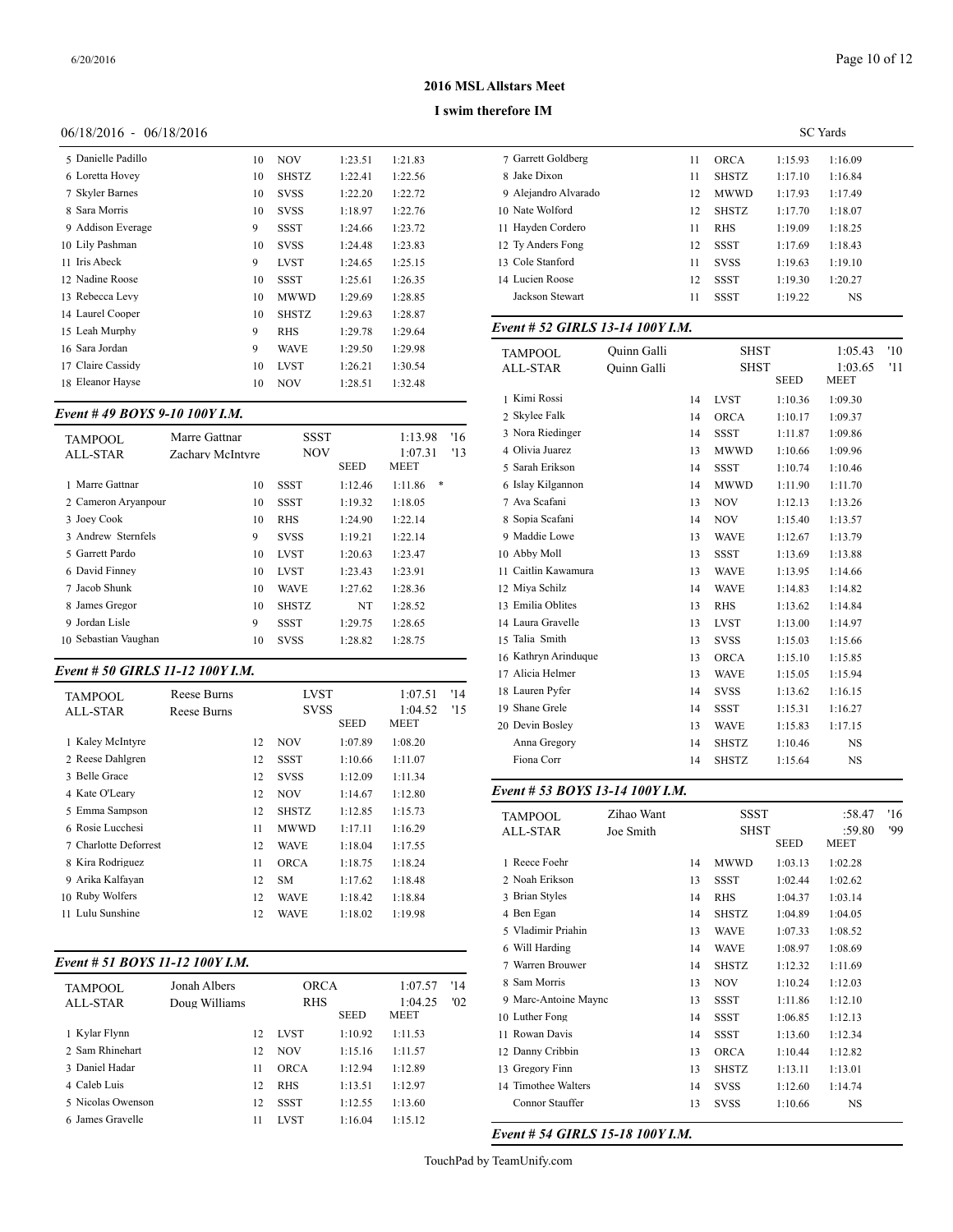SC Yards

# **2016 MSL Allstars Meet**

#### **I swim therefore IM**

# 06/18/2016 - 06/18/2016

| Event # 54 GIRLS 15-18 100Y I.M. |  |  |
|----------------------------------|--|--|
|                                  |  |  |

| <b>TAMPOOL</b>   | Ouinn Galli |    | <b>SHVST</b> |             | 1:04.06         | '15 | 3 Raitt, Aoife<br>2 Terra Linda Orc |
|------------------|-------------|----|--------------|-------------|-----------------|-----|-------------------------------------|
| ALL-STAR         | J Gaskin    |    | <b>SM</b>    | <b>SEED</b> | 1:02.70<br>MEET | '91 | 1 Ignoffo, Andr<br>3 Fahrner, Cath  |
| 1 Taylor Boyle   |             | 16 | <b>MWWD</b>  | 1:08.08     | 1:05.97         |     | 3 Lucas Valley Sw                   |
| 2 Ava Abeck      |             | 15 | <b>LVST</b>  | 1:07.39     | 1:06.55         |     | 1 Cassidy, Clair                    |
| 3 Kate Freda     |             | 16 | <b>SVSS</b>  | 1:07.36     | 1:07.04         |     | 3 Finney, David                     |
| 4 Maya Rabow     |             | 15 | <b>SSST</b>  | 1:08.49     | 1:08.94         |     | 4 Tidalwaves Swi                    |
| 5 Sasha Urban    |             | 15 | <b>NOV</b>   | 1:09.60     | 1:09.46         |     | 1 Jordan.Sara                       |
| 6 Kate Masterson |             | 15 | <b>WAVE</b>  | 1:12.61     | 1:12.48         |     | 3 Shunk, Jacob                      |
| 7 Carolyn Cheng  |             | 15 | <b>WAVE</b>  | 1:13.22     | 1:15.58         |     | 5 Scott Valley Sea                  |
|                  |             |    |              |             |                 |     | 1 Vaughan Seh                       |

# *Event # 55 BOYS 15-18 100Y I.M.*

| TAMPOOL             | Jonathan Farbman | <b>ORCA</b> |             | :57.71      | '14 | ---------------<br>6 Marinwood Waterdevil A | <b>MWWD</b><br>2:16.12<br>2:16.04                        |
|---------------------|------------------|-------------|-------------|-------------|-----|---------------------------------------------|----------------------------------------------------------|
| ALL-STAR            | Geoffrey Cline   | <b>WAVE</b> |             | :55.46      | '98 | 1 Conway, Jackson 10                        | 2 Levy.Rebecca<br>10                                     |
|                     |                  |             | <b>SEED</b> | <b>MEET</b> |     | 10<br>3 Lin.Emerald                         | 4 Madden, Sean<br>10                                     |
| 1 Max Harrod        | 16               | <b>ORCA</b> | 1:00.49     | 58.68       |     | 7 Rolling Hills Stingr A                    | NT<br><b>RHS</b><br>2:16.82                              |
| 2 Cole Parker       | 15               | <b>LVST</b> | 1:01.04     | 1:00.81     |     | 8 Sleepy Hollow Swim T A                    | <b>SHSTZ</b><br>2:17.58<br>NT                            |
| 3 Julian Schiano    |                  | <b>NOV</b>  | 1:03.39     | 1:04.42     |     | 1 Cooper.Laurel 10                          | 10<br>2 Fine Ashley                                      |
| 4 Aidan Parikh      | 15               | <b>NOV</b>  | 1:04.55     | 1:04.45     |     | 3 Crock.Max<br>9<br>9 Swimarin Sharks A     | 4 Gregor, James<br>10<br>2:20.53<br><b>SM</b><br>2:31.42 |
| 5 Bennett Brewer    | 15               | <b>NOV</b>  | 1:05.58     | 1:04.95     |     | Hannah.Abraham 10                           | -10<br>2 Diaz.Chiqui                                     |
| Nico Salvemini      | 16               | <b>ORCA</b> | 1:01.85     | <b>NS</b>   |     | 3 Roth.Ruben<br>9                           | 4 Diaz.Ellie<br>10                                       |
| Rvan Schoenlein     |                  | <b>WAVE</b> | 1:00.42     | NS          |     |                                             |                                                          |
| <b>Brandon West</b> | 18               | <b>SVSS</b> | 1:02.96     | <b>NS</b>   |     | Event # 58 MIXED 11-12 200Y FREE REL        |                                                          |

# *Event # 56 MIXED 8&UN 100Y FREE REL*

| <b>TAMPOOL</b>                                                                                                                                                                                                                                                                                                                                                                                                   | <b>SSST</b>                                                                                                                                                                                                                                                                                                                                                                                        | 1:04.72<br>'13                                      |                                                                                                                                                                                                                                                                                                                                           |
|------------------------------------------------------------------------------------------------------------------------------------------------------------------------------------------------------------------------------------------------------------------------------------------------------------------------------------------------------------------------------------------------------------------|----------------------------------------------------------------------------------------------------------------------------------------------------------------------------------------------------------------------------------------------------------------------------------------------------------------------------------------------------------------------------------------------------|-----------------------------------------------------|-------------------------------------------------------------------------------------------------------------------------------------------------------------------------------------------------------------------------------------------------------------------------------------------------------------------------------------------|
| <b>ALL-STAR</b>                                                                                                                                                                                                                                                                                                                                                                                                  | <b>SVSS</b>                                                                                                                                                                                                                                                                                                                                                                                        | 1:02.08<br>'11                                      | 1 Terra Linda Orc                                                                                                                                                                                                                                                                                                                         |
|                                                                                                                                                                                                                                                                                                                                                                                                                  | <b>SEED</b>                                                                                                                                                                                                                                                                                                                                                                                        | <b>MEET</b>                                         | 1 Chong, Nicol                                                                                                                                                                                                                                                                                                                            |
| 1 Lucas Valley Swim Te A                                                                                                                                                                                                                                                                                                                                                                                         | <b>LVST</b><br>1:09.07                                                                                                                                                                                                                                                                                                                                                                             | 1:08.52                                             | 3 Hoover, Olivi                                                                                                                                                                                                                                                                                                                           |
| 1 Kurth, Tucker<br>8<br>8<br>3 Brown, Haley<br>2 Marinwood Waterdevil A<br>1 Garvey Miller, Tess 8<br>3 Garroway Myers, Rhy 8<br>3 Terra Linda Orcas A<br>8<br>1 Chong, Andrew<br>8<br>3 Hadar, Talia<br>4 Strawberry Seals A<br>1 Davis, Margeaux<br>8<br>3 Zarrehparvar, Viggo 7<br>5 Scott Valley Sea Ser A<br>1 Hottenstein, Quinn 8<br>3 Hanna, Reed<br>8<br>5 Boyle.Elise<br>8<br>6 Tidalwaves Swim Team A | 2 Mansinne, Valerie 8<br>4 Hellar, Cameron<br>8<br><b>MWWD</b><br>1:09.48<br>2 Fetterman-Riggle.J 8<br>4 Yock, Cayden<br>8<br><b>ORCA</b><br>1:10.80<br>2 Boysen, Makayla<br>- 8<br>4 Wright, Jackson<br>8<br><b>SSST</b><br>1:12.09<br>2 Murphy, Declan<br>8<br>4 Derrick, Charlotte 8<br><b>NT</b><br><b>SVSS</b><br>2 Stanford, Bradley 8<br>4 Damsen, Lily<br>8<br><b>WAVE</b><br>1:11.39<br>8 | 1:08.92<br>1:09.69<br>1:10.71<br>1:11.68<br>1:13.81 | 2 Strawberry Seal<br>1 Owenson, Nio<br>3 Fong, Ty And<br>3 Novato Riptide.<br>1 Rhinehart, Sa<br>3 Brewer, Brett<br>4 Sleepy Hollow S<br>1 Sharp, Alena<br>3 Brouwer, And<br>5 Lucas Valley Sw<br>1 Gravelle.Jam<br>3 Hellar, Sydne<br>6 Scott Valley Sea<br>1 Stanford.Col<br>3 Gelbach, Ellio<br>5 Hare-Leiva, E<br>7 Rolling Hills Sti |
| 1 Orson, Giselle<br>8<br>3 Mueller.Ben<br>8                                                                                                                                                                                                                                                                                                                                                                      | 2 Walsh, Maggie<br>4 Noblin, Henry<br>8                                                                                                                                                                                                                                                                                                                                                            |                                                     | 8 Tidalwaves Swi                                                                                                                                                                                                                                                                                                                          |
| 7 Sleepy Hollow Swim T A<br>8<br>1 Makino, Kai<br>3 Reagan, Lauren<br>$\overline{7}$<br>8 Rolling Hills Stingr A                                                                                                                                                                                                                                                                                                 | <b>SHSTZ</b><br>NT<br>7<br>2 Tachiki, Justin<br>4 Fine Sylvie<br>8<br>NT<br><b>RHS</b>                                                                                                                                                                                                                                                                                                             | 1:19.79<br>1:29.87                                  | 1 Deforrest, Ch<br>3 Pattani, Jacks                                                                                                                                                                                                                                                                                                       |
|                                                                                                                                                                                                                                                                                                                                                                                                                  |                                                                                                                                                                                                                                                                                                                                                                                                    |                                                     | Event # 59 $MIX$                                                                                                                                                                                                                                                                                                                          |
| Event # 57 MIXED 9-10 200Y FREE REL                                                                                                                                                                                                                                                                                                                                                                              |                                                                                                                                                                                                                                                                                                                                                                                                    |                                                     | TAMBOOL                                                                                                                                                                                                                                                                                                                                   |

|          |             |               | TAMPOOL            |
|----------|-------------|---------------|--------------------|
| TAMPOOL  | <b>SVST</b> | 2:01.56 '12   | ALL-STAR           |
| ALL-STAR | ORCA        | $1:59.74$ '15 |                    |
|          | <b>SEED</b> | <b>MEET</b>   | l Strawberry Seal: |

| 1 Strawberry Seals A                               | *<br><b>SSST</b><br>2:04.74<br>2:01.15                      |  |  |  |
|----------------------------------------------------|-------------------------------------------------------------|--|--|--|
| 1 Quill, Caitlin<br>10<br>10<br>3 Raitt, Aoife     | 2 Aryanpour, Cameron 10<br>4 Gattnar, Marre<br>- 10         |  |  |  |
| 2 Terra Linda Orcas A                              | <b>ORCA</b><br>2:08.69<br>2:03.57                           |  |  |  |
| 1 Ignoffo, Andre<br>-10<br>3 Fahrner, Catherine 10 | 2 Palfv.Anna<br>10<br>4 Arinduque, Nicholas 9               |  |  |  |
| 3 Lucas Valley Swim Te A                           | <b>LVST</b><br>2:11.36<br>2:11.94                           |  |  |  |
| 1 Cassidy, Claire<br>10<br>3 Finney, David<br>10   | 2 Abeck.Iris<br>9<br>4 Pardo, Garrett<br>10                 |  |  |  |
| 4 Tidalwaves Swim Team A                           | <b>WAVE</b><br>2:09.66<br>2:13.46                           |  |  |  |
| 1 Jordan, Sara<br>9<br>3 Shunk, Jacob<br>10        | 2 Diaz, Rodrigo<br>10<br>4 Frender, Adella<br>-10           |  |  |  |
| 5 Scott Valley Sea Ser A                           | <b>SVSS</b><br>NT<br>2:15.06                                |  |  |  |
| 1 Vaughan, Sebastian 10<br>3 Pashman, Lily<br>10   | 2 Sternfels, Andrew 9<br>4 Morris, Sara<br>10               |  |  |  |
| 5 Barnes, Skyler<br>10<br>6 Marinwood Waterdevil A | 6 Johnson, Nathaniel 9<br><b>MWWD</b><br>2:16.12<br>2:16.04 |  |  |  |
| 1 Conway, Jackson 10<br>3 Lin, Emerald<br>10       | 2 Levy, Rebecca<br>10<br>4 Madden.Sean<br>10                |  |  |  |
| 7 Rolling Hills Stingr A                           | <b>RHS</b><br>NT<br>2:16.82                                 |  |  |  |
| 8 Sleepy Hollow Swim T A                           | NT<br><b>SHSTZ</b><br>2:17.58                               |  |  |  |
| 1 Cooper, Laurel<br>10<br>3 Crock, Max<br>9        | 2 Fine.Ashlev<br>10<br>4 Gregor, James<br>10                |  |  |  |
| 9 Swimarin Sharks A                                | <b>SM</b><br>2:20.53<br>2:31.42                             |  |  |  |
| 1 Hannah, Abraham<br>10<br>3 Roth, Ruben<br>9      | 10<br>2 Diaz, Chiqui<br>4 Diaz, Ellie<br>10                 |  |  |  |

| TAMPOOL<br>ALL-STAR      | <b>SSST</b><br><b>SVSS</b><br><b>SEED</b> | 1:50.84<br>1:48.76<br><b>MEET</b> | '16<br>'10 |
|--------------------------|-------------------------------------------|-----------------------------------|------------|
| 1 Terra Linda Orcas A    | <b>ORCA</b><br>1:53.13                    | 1:51.02                           |            |
| 1 Chong, Nicole<br>11    | 2 Hadar, Daniel<br>11                     |                                   |            |
| 3 Hoover, Olivia<br>12   | 11<br>4 Jasko, Merrik                     |                                   |            |
| 2 Strawberry Seals A     | <b>SSST</b><br>1:50.84                    | 1:51.56                           |            |
| 1 Owenson, Nicolas 12    | 2 Dahlgren, Reese 12                      |                                   |            |
| 3 Fong, Ty Anders 12     | 4 Watrous, Cat<br>11                      |                                   |            |
| 3 Novato Riptide A       | 1:53.22<br><b>NOV</b>                     | 1:53.26                           |            |
| 1 Rhinehart, Sam<br>12   | 2 O'Leary, Kate<br>12                     |                                   |            |
| 3 Brewer, Brett<br>12    | 4 McIntyre, Kaley 12                      |                                   |            |
| 4 Sleepy Hollow Swim T A | <b>SHSTZ</b><br>NT                        | 1:56.50                           |            |
| 11<br>1 Sharp, Alena     | 2 Sampson, Emma<br>12                     |                                   |            |
| 3 Brouwer, Andrew 11     | 12<br>4 Duro, Donovan                     |                                   |            |
| 5 Lucas Valley Swim Te A | <b>LVST</b><br>1:59.89                    | 1:59.65                           |            |
| 1 Gravelle, James<br>11  | 2 Taylor, Chippy<br>12                    |                                   |            |
| 3 Hellar, Sydney<br>12   | 12<br>4 Flynn, Kylar                      |                                   |            |
| 6 Scott Valley Sea Ser A | NT<br><b>SVSS</b>                         | 2:03.27                           |            |
| 1 Stanford, Cole<br>11   | 2 Jarvie, Olivia<br>11                    |                                   |            |
| 3 Gelbach, Elliot 12     | 12<br>4 Grace, Belle                      |                                   |            |
| 5 Hare-Leiva, Bella 12   | 6 Goldstein, Josh<br>-12                  |                                   |            |
| 7 Rolling Hills Stingr A | NT<br><b>RHS</b>                          | 2:04.53                           |            |
| 8 Tidalwayes Swim Team A | 2:07.14<br><b>WAVE</b>                    | 2:07.82                           |            |
| 1 Deforrest, Charlot 12  | 11<br>2 Shehan, Will                      |                                   |            |
| 3 Pattani, Jackson 11    | 12<br>4 Janku, Helena                     |                                   |            |

# *Event # 59 MIXED 13-14 200Y FREE REL*

| TAMPOOL<br>ALL-STAR                     | <b>SSST</b><br><b>SSST</b> | <b>SEED</b>                | $1:41.62$ '12<br>1:41.52<br><b>MEET</b> | 13 |
|-----------------------------------------|----------------------------|----------------------------|-----------------------------------------|----|
| 1 Strawberry Seals A                    | <b>SSST</b>                | 1:42.92                    | 1:46.21                                 |    |
| 1 Fong, Luther 14<br>3 Erikson.Sarah 14 | 4 Erikson.Noah             | 2 Firmage.Kalia 14<br>- 13 |                                         |    |